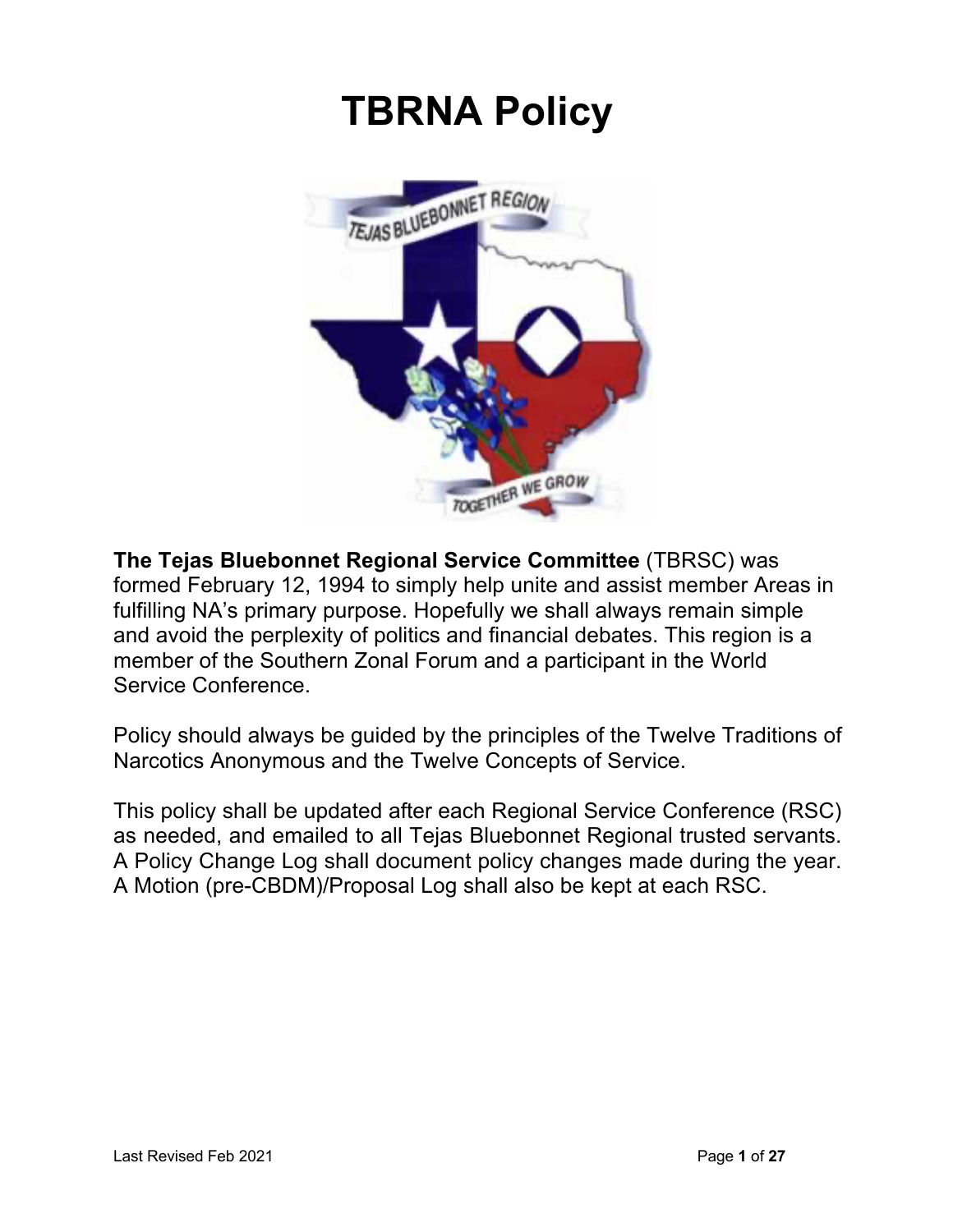## **Table of Contents**

| 1.             |                                                         |  |  |  |  |
|----------------|---------------------------------------------------------|--|--|--|--|
| 1.1            |                                                         |  |  |  |  |
| 1.1.1          |                                                         |  |  |  |  |
|                | 1.1.2                                                   |  |  |  |  |
| 1.2            |                                                         |  |  |  |  |
| 1.3            |                                                         |  |  |  |  |
| 1.4            |                                                         |  |  |  |  |
| 2.             | GUIDELINES FOR CONSENSUS-BASED DECISION-MAKING (CBDM) 6 |  |  |  |  |
| 3.             |                                                         |  |  |  |  |
| 4.             |                                                         |  |  |  |  |
| 5.             |                                                         |  |  |  |  |
| 5.1            |                                                         |  |  |  |  |
| 5.2            |                                                         |  |  |  |  |
| 5.3            |                                                         |  |  |  |  |
| 6.             |                                                         |  |  |  |  |
| 7 <sub>1</sub> |                                                         |  |  |  |  |
| 7.1            |                                                         |  |  |  |  |
| 7.2            |                                                         |  |  |  |  |
| 7.3            |                                                         |  |  |  |  |
| 7.4            |                                                         |  |  |  |  |
| 7.5            |                                                         |  |  |  |  |
| 7.6            |                                                         |  |  |  |  |
| 7.7            |                                                         |  |  |  |  |
| 7.8            |                                                         |  |  |  |  |
| 7.9            |                                                         |  |  |  |  |
| 7.10           |                                                         |  |  |  |  |
|                | 7.10.1                                                  |  |  |  |  |
|                | 7.10.2                                                  |  |  |  |  |
|                | 7.10.3                                                  |  |  |  |  |
|                | 7.10.4                                                  |  |  |  |  |
|                | 7.10.5                                                  |  |  |  |  |
|                | Page 2 of 27<br>Last Revised Feb 2021                   |  |  |  |  |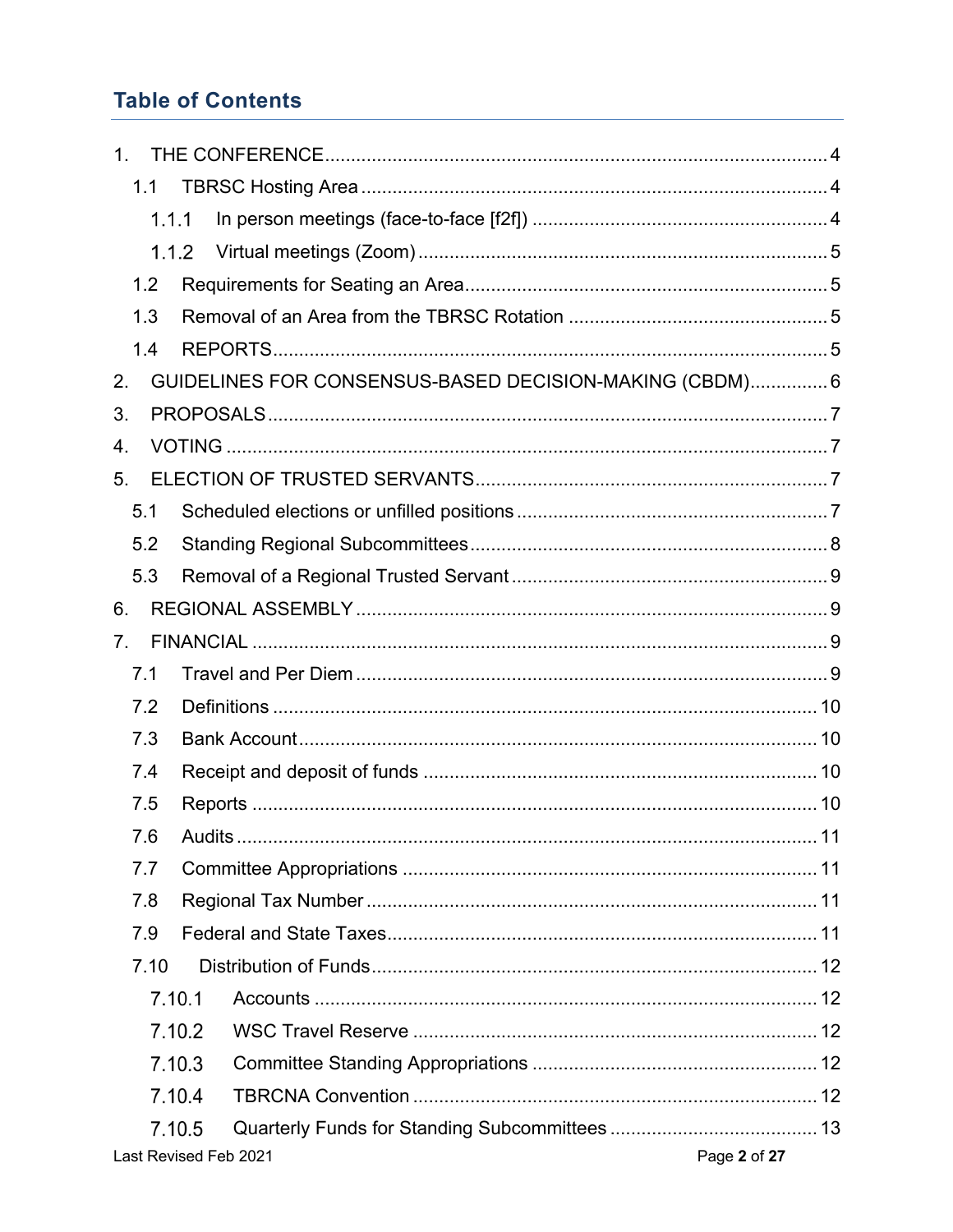| 8.   |                                                                            |  |
|------|----------------------------------------------------------------------------|--|
| 8.1  |                                                                            |  |
| 8.2  |                                                                            |  |
| 8.3  |                                                                            |  |
| 8.4  |                                                                            |  |
| 9.   |                                                                            |  |
| 9.1  |                                                                            |  |
| 9.2  |                                                                            |  |
| 9.3  |                                                                            |  |
| 9.4  |                                                                            |  |
| 9.5  |                                                                            |  |
| 9.6  |                                                                            |  |
| 9.7  |                                                                            |  |
| 9.8  |                                                                            |  |
| 9.9  |                                                                            |  |
| 9.10 |                                                                            |  |
| 9.11 |                                                                            |  |
| 9.12 |                                                                            |  |
| 9.13 |                                                                            |  |
| 9.14 |                                                                            |  |
| 10.  |                                                                            |  |
|      |                                                                            |  |
| 10.2 |                                                                            |  |
| 10.3 | Tejas Bluebonnet Regional Convention of Narcotics Anonymous (TBRCNA)<br>24 |  |
| 11.  |                                                                            |  |
| 11.1 |                                                                            |  |
| 11.2 |                                                                            |  |
| 11.3 |                                                                            |  |
| 11.4 |                                                                            |  |
| 11.5 |                                                                            |  |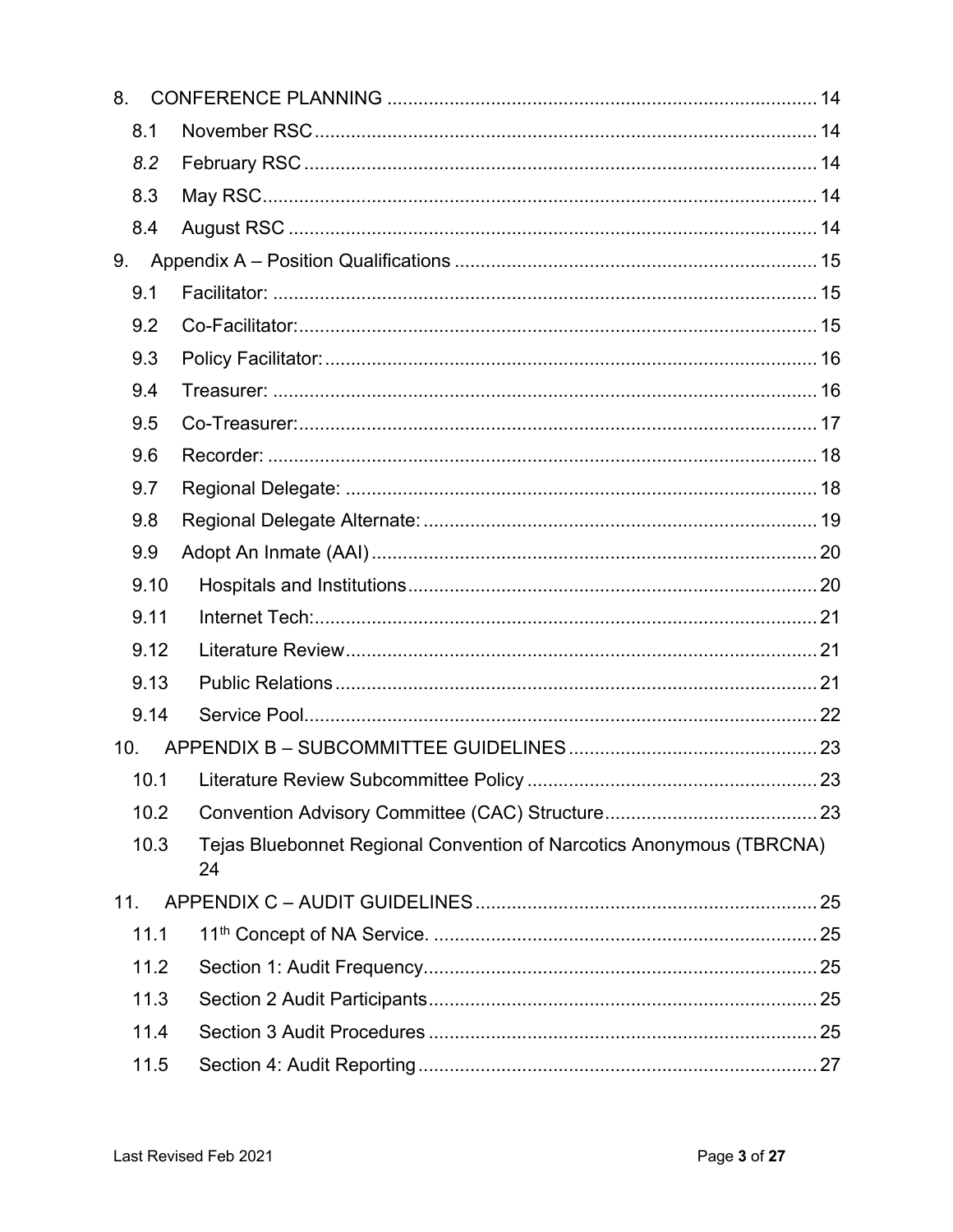### **1. THE CONFERENCE**

**The Tejas Bluebonnet Regional Service Committee (TBRSC)** meets quarterly the second Saturday of February, May, August, and November from 9am to 5pm.

Anyone is welcome to attend and encouraged to participate in the quarterly RSC. Service is one part of our program of recovery from the disease of addiction.

**1.1 TBRSC Hosting Area**

### **RSC Rotation is as follows: RSC Participants:**

### • Central Texas • Facilitator

- 
- Brazos Valley Treasurer
- 
- Coastal Bend Policy
- Hill Country  **Recorder**
- 
- 
- 
- 

- Northside Regional Committee Members (RCMs) Up to two per Area
	-
- Houston Co-facilitator
	-
- Esperanza Co-treasurer
	-
	-
	- Southeast Texas Regional Delegate (RD)
	- Tri-county Regional Delegate Alternate (RDA)
	- Rio Grande Valley Hospitals and Institutions (H&I) Facilitator
	- **Freedom** Public Relations (PR) Facilitator
		- Adopt An Inmate (AAI) Facilitator
		- Internet Technologies (IT) Facilitator
		- Literature Review (LR) Facilitator
		- Convention Advisory Committee (CAC) **Facilitator**

**The RSC AGENDA** will be emailed by the Facilitator at least one week prior to each RSC, along with meeting location.

### **In person meetings (face-to-face [f2f])**

Each Hosting Area will be responsible for finding a meeting space for the Regional Service Conference (RSC). The Tejas Bluebonnet Region of Narcotics Anonymous (TBRNA) will reimburse the hosting Area for facility rental for the RSC only. TBRNA will also pay for facility rental for workshops the following day of the RSC.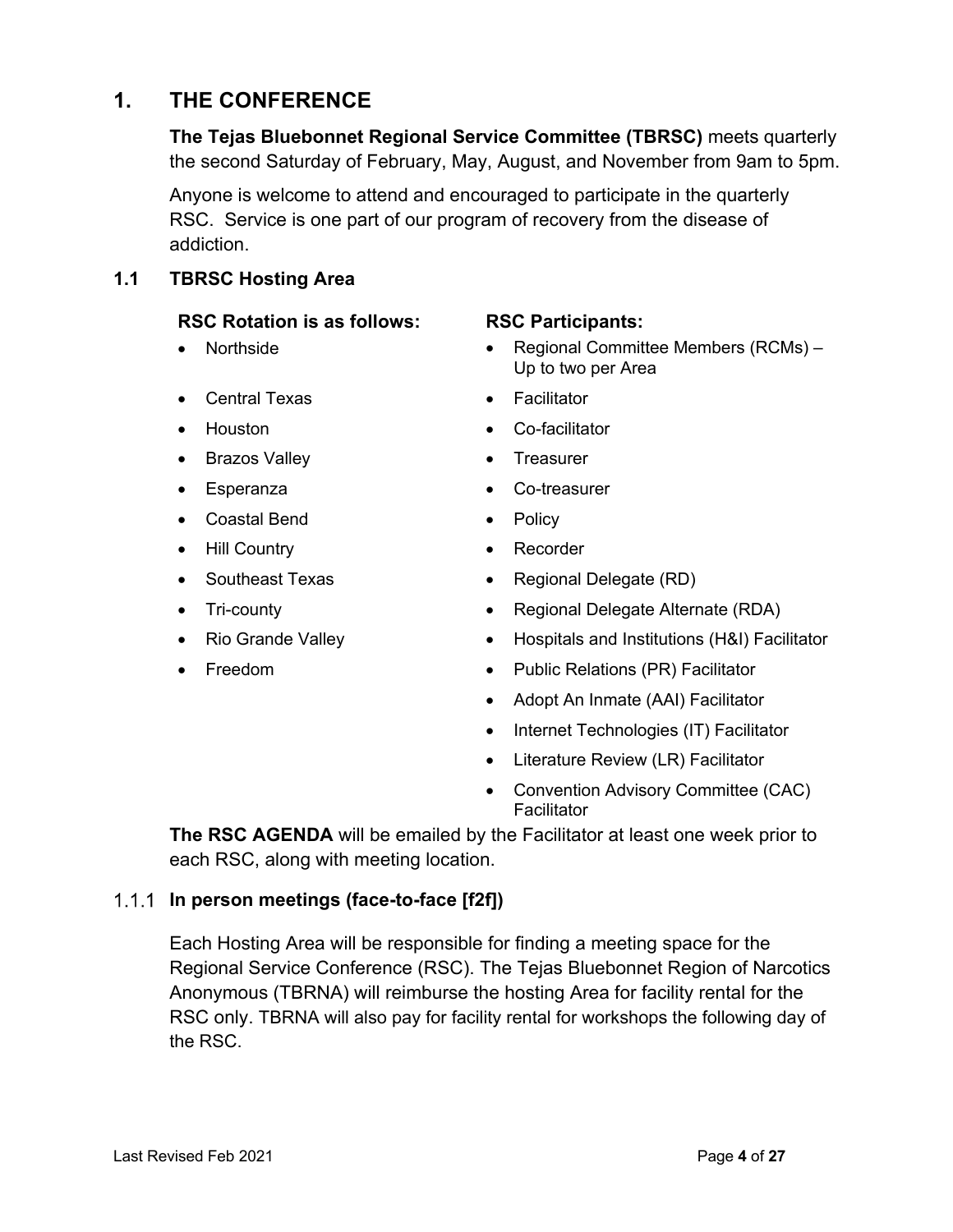### **Virtual meetings (Zoom)**

For virtual meetings on electronic platforms, the Region shall provide the meeting code, (and password if applicable,) to all members and participants at least 48 hours before the time that the RSC convenes.

### **1.2 Requirements for Seating an Area**

- 1. An Area requesting to join the TBRNA has clear geographical service boundaries within the boundaries of the Tejas Bluebonnet Region.
- 2. The Area has a committee that meets on a regular basis.
- 3. The Area has an elected representative to serve as a Regional Committee Member (RCM).
- 4. The Area will be recognized at the RSC and become a full participant of the Tejas Bluebonnet Region.
- 5. The Area will be added to the bottom of the rotation for hosting the RSC.

### **1.3 Removal of an Area from the TBRSC Rotation**

- 1. If an Area no longer meets, then the area will be removed from the RSC Rotation. It will be the responsibility of the RD, or Regional Delegate Alternate (RDA) or assigned Area trusted servant to visit the Area to verify that the Area no longer meets.
- 2. The Area will be added back to the RSC Rotation at such time they meet the requirements for seating an area. TBRNA shall assist helping a struggling Area.

### **1.4 REPORTS**

All Administrative and Subcommittee members are responsible for supplying a report for each RSC. Reports should be emailed to the TBRNA email address (all@tbrna.org) at least 24 hours before each RSC.

| <b>Position</b> | <b>Time Limit</b>        |  |  |
|-----------------|--------------------------|--|--|
| RD and RDA      | 30 minutes combined      |  |  |
| <b>RCM</b>      | 15 minutes for each Area |  |  |
| Subcommittees   | 10 minutes for each      |  |  |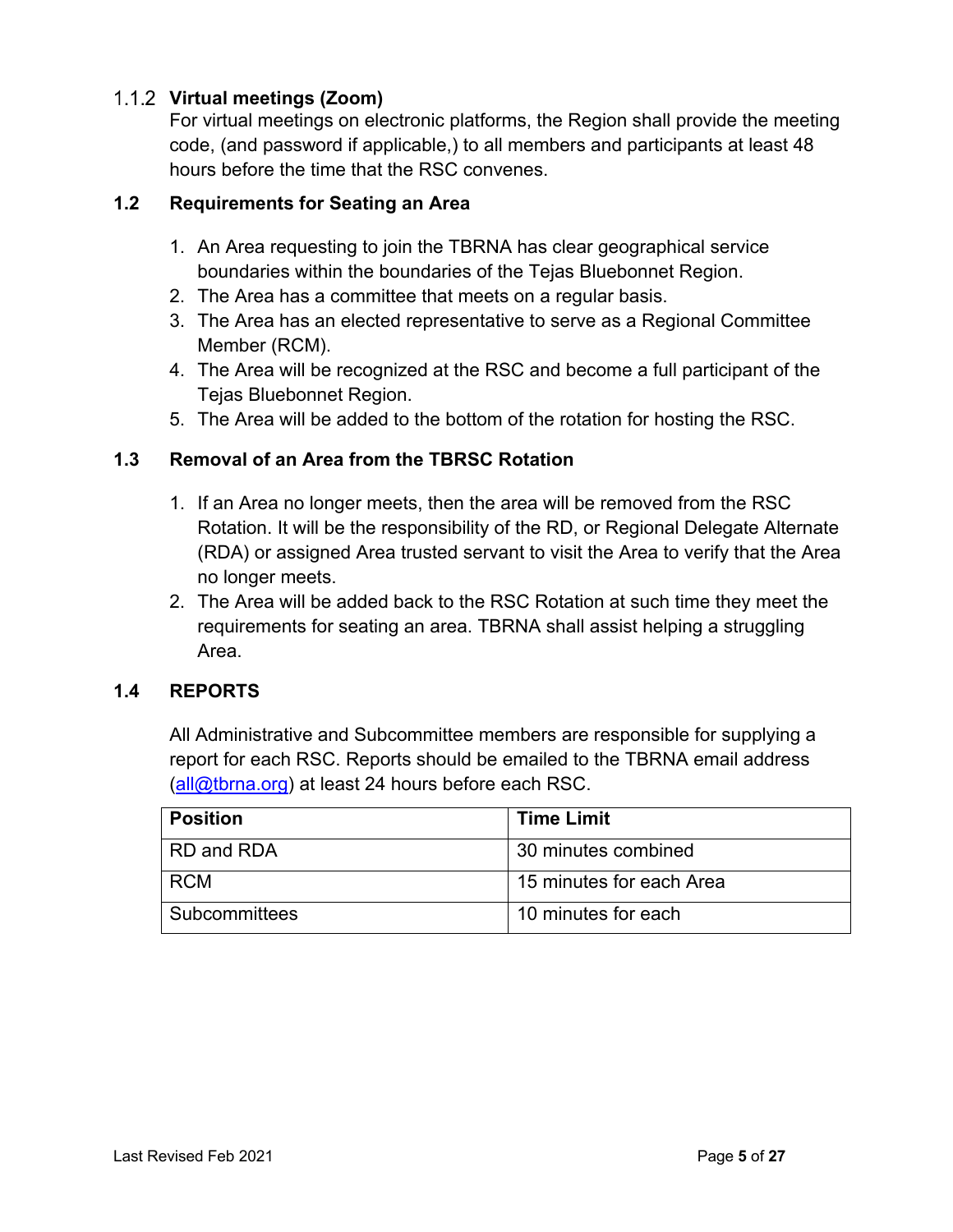### **2. GUIDELINES FOR CONSENSUS-BASED DECISION-MAKING (CBDM)**

- 1. RSC participants can bring proposals to the body. Only members who are trusted servants can vote.
- 2. Consensus is defined as 80% or more of the RSC participants in attendance, with each participant having only one vote.
- 3. Facilitator asks the body for clarifying questions about the proposal (*not a debate on the merits but a brief session to be sure everyone understands the proposal*). All Narcotics Anonymous (NA) members in attendance are welcome to participate in discussion.
- 4. Facilitator asks whether anyone has any reservations about the proposal. These are heard, and they may be answered or the proposal may be amended.
- 5. When all reservations have been heard and answered in this way, facilitator asks, "Do we have consensus?"
- 6. Participants respond in one of four ways:
	- a. **Assent:** To support the proposal, all things considered. Assent is signified by remaining silent. It may not mean that I'm in agreement with every aspect, but that I've heard the discussion and had my chance to participate in the process of finalizing the proposal, and am prepared to support it.
	- b. **Assent with Reservation**. . It is done by raising your hand and simply saying when the facilitator calls on you, "Assent with reservation." The Facilitator will ask if a participant wishes to share their reservation to be noted in the Record.

This is not materially different from Assent, and is the option often left out for that reason, but it is sometimes included as a way of giving people a place to stand when they don't want to object more strongly, but they do want to note that they have reservations.

c. **Stand Aside**. It is a statement that I do not support the proposal, but my objection is not of the nature or the severity to warrant a block. A common misconception about the stand aside is that it is similar to an abstention. It is not. It is more accurate to say it is similar to a "no" vote. One of the RSC's guidelines needs to be how many or what proportion of stand asides indicate a consensus too weak to adopt the proposal.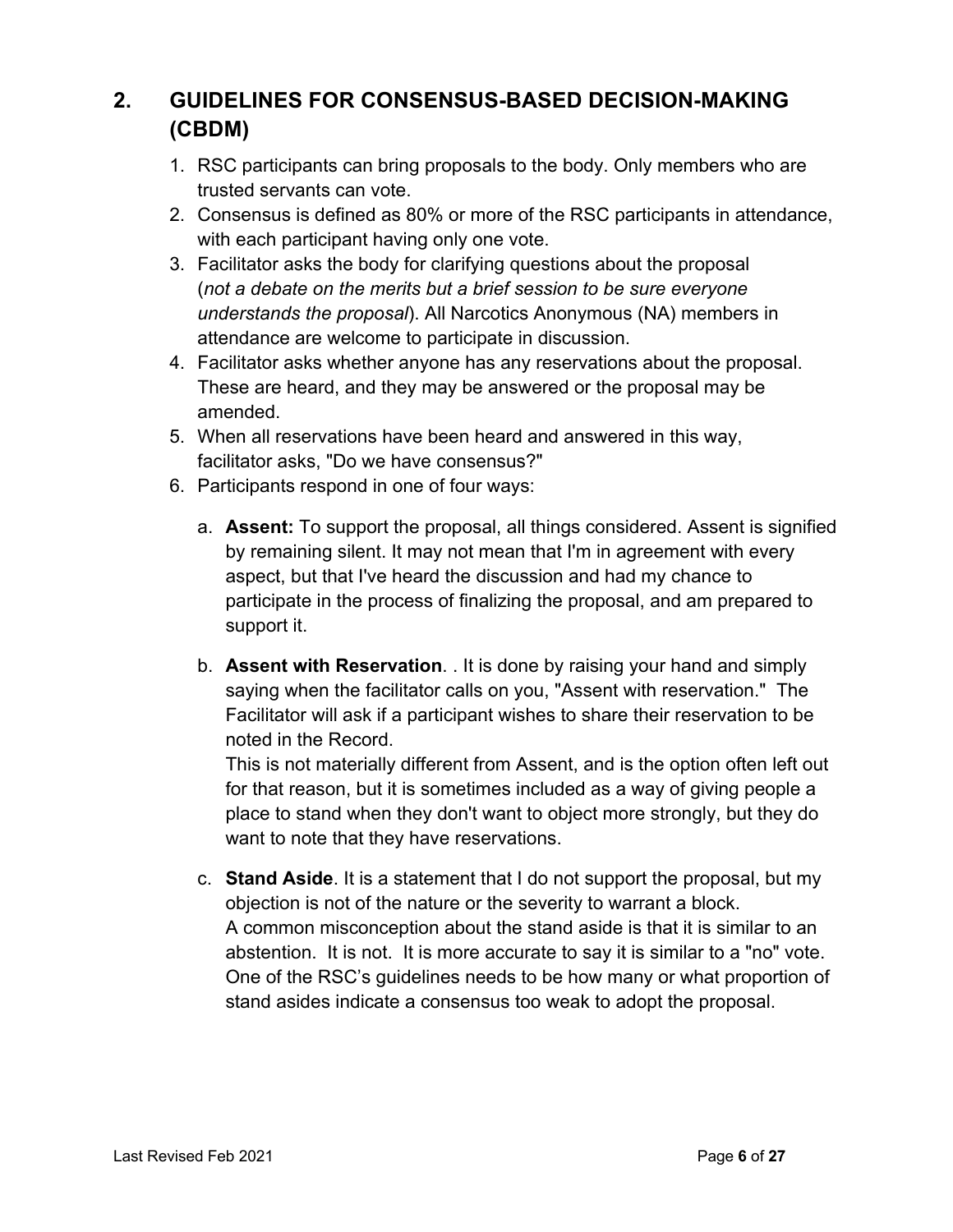d. **Block**. Given that a proposal can be defeated by a sufficient number of stand-asides, the block should be an extremely rare step taken only when a participant honestly believes that the proposal is in direct conflict with Traditions or Concepts, or some very fundamental moral position of the participant is violated. A member who blocks should be able to articulate which tradition, concept, or moral position with which the proposal is in conflict.

### **3. PROPOSALS**

Any Regional Trusted Servant (RCMs, Committee Chairs, RD, RDA or Administrative Committee members) may submit a proposal. All proposals and their results brought before the body are recorded in the minutes. If at least 20% of the Regional Committee Members (RCMs) requests that a proposal go back to the areas for discussion, it does. Voting and proposals are made by any RSC participant. Decisions will be made by CBDM.

Only RCMs will participate in decision making on business proposals which have been sent back to the areas for consideration.

### **4. VOTING**

Any Regional Trusted Servant (RCMs, Committee Chairs, RD, RDA or Administrative Committee members) except the Facilitator or Co-facilitator may vote. Decisions shall be made by CBDM when possible. Unless otherwise stated herein, consensus is defined as 80% or more of the voting members.

TBRSC Facilitator votes only in the case of a tie. Co-facilitator is excluded from voting on all proposals before the RSC.

The Administrative Committee members and subcommittee chairs shall have no vote on old business proposals which have been sent back to the areas for consideration. Positions of service are voted on by paper ballot or by show of hands. Person with the majority votes is elected. Majority is 1 plus half of the voting members (Regional Trusted Servants) present. Quorum is however many voting members are present (so business can always continue).

### **5. ELECTION OF TRUSTED SERVANTS**

### **5.1 Scheduled elections or unfilled positions**

- 1. Scheduled elections or unfilled positions of service will be placed on the agenda.
- 2. TBRSC Facilitator, Co-facilitator, Treasurer, Co-Treasurer, Recorder, Policy Facilitator will be elected every two years (in odd numbered years) at the November RSC meeting.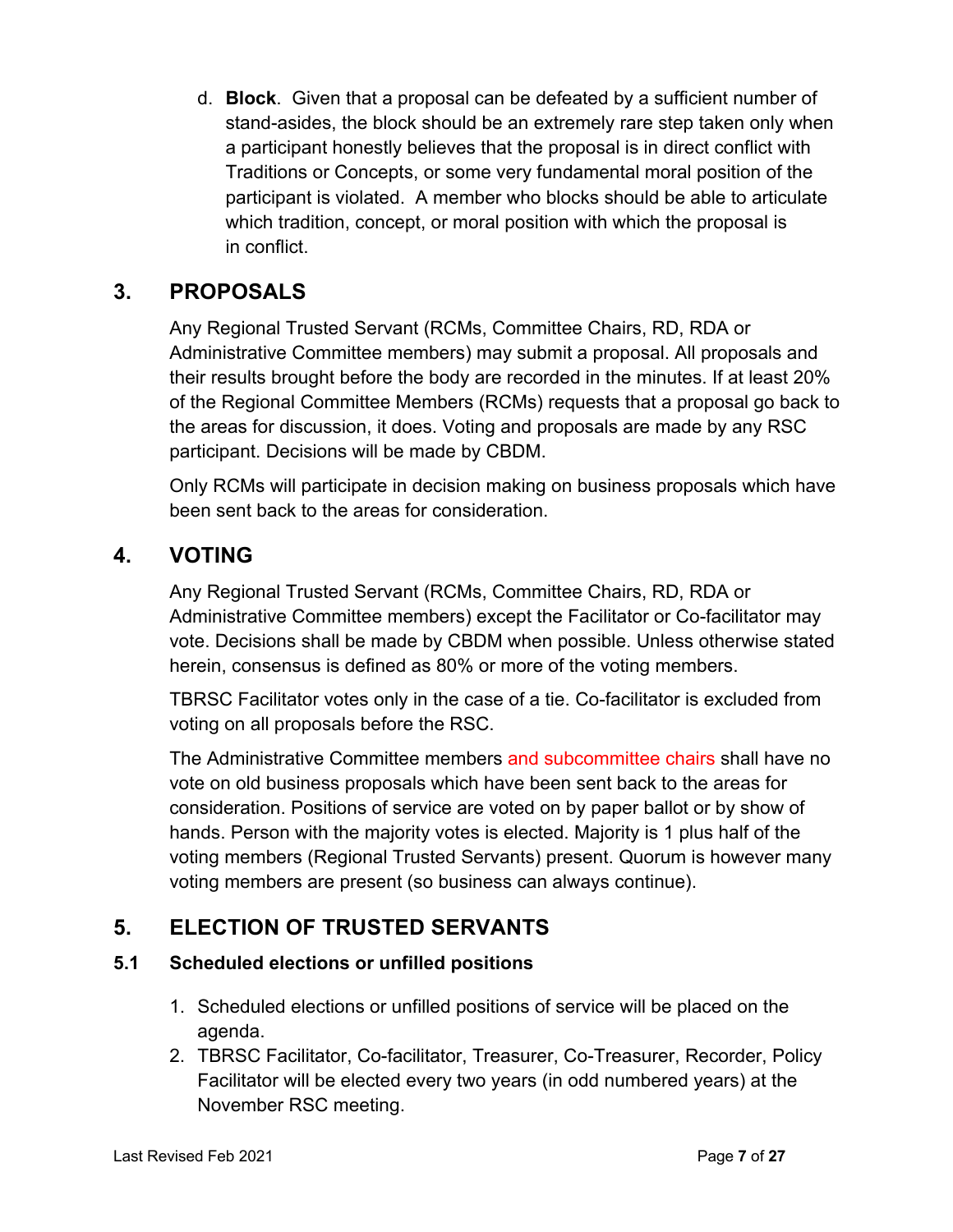- 3. Position requirements and responsibilities are developed by the Service Pool Committee, approved by the RSC, and added to policy in Appendix A. Nominations are taken, volunteers accepted, individual qualifications are given, questions are asked, consensus is reached, and the elected servant is announced.
- 4. Election of Regional Trusted Servants: In the event that three or more nominees are running for the same position and no one nominee has consensus, the person with the least votes will be removed from the ballot and another vote will be taken. This process will continue until one nominee has a consensus. Consensus will be reached by paper ballot, with only one ballot allowed per participant. No Regional trusted servant will hold more than one elected Regional position.
- 5. RD and RDA will be elected in odd numbered years at the Regional Assembly.
	- a. **The RDA** automatically becomes nominated for the position of RD and no other nominations are taken. If there are one or more stand asides, then nominations are solicited from the Assembly, and normal voting procedures are followed. If there are no stand asides, then she/he assumes the RD position. EXCEPTION: If the RDA was elected to fill an unscheduled vacancy, both

RD positions will be open for nominations or volunteers at the next scheduled election.

- b. This vote will be a consensus of Group Service Representatives (GSRs) and RCMs present at the Regional Assembly. Only one GSR per group may vote. If a consensus is not reached or in the event of an unscheduled vacancy, the RD or RDA may be elected by the RCMs at an RSC.
- c. The newly elected RD and RDA will assume their duties at the RSC immediately following elections.

Trusted servants elected to fill unscheduled vacancies will assume their duties upon election and will serve out the remainder of the predecessor's term and conclude at the beginning of the next term.

### 5.2 **Standing Regional Subcommittees**

- 1. Tejas Bluebonnet Regional Convention of Narcotics Anonymous (TBRCNA) Refer to the TBRCNA policy posted on the website for position requirements and responsibilities.
- Convention Advisory Committee (CAC) Refer to the CAC policy posted on the website for position requirements and expectations.
- 2. Hospitals & Institutions (H&I)
- 3. Public Relations (PR)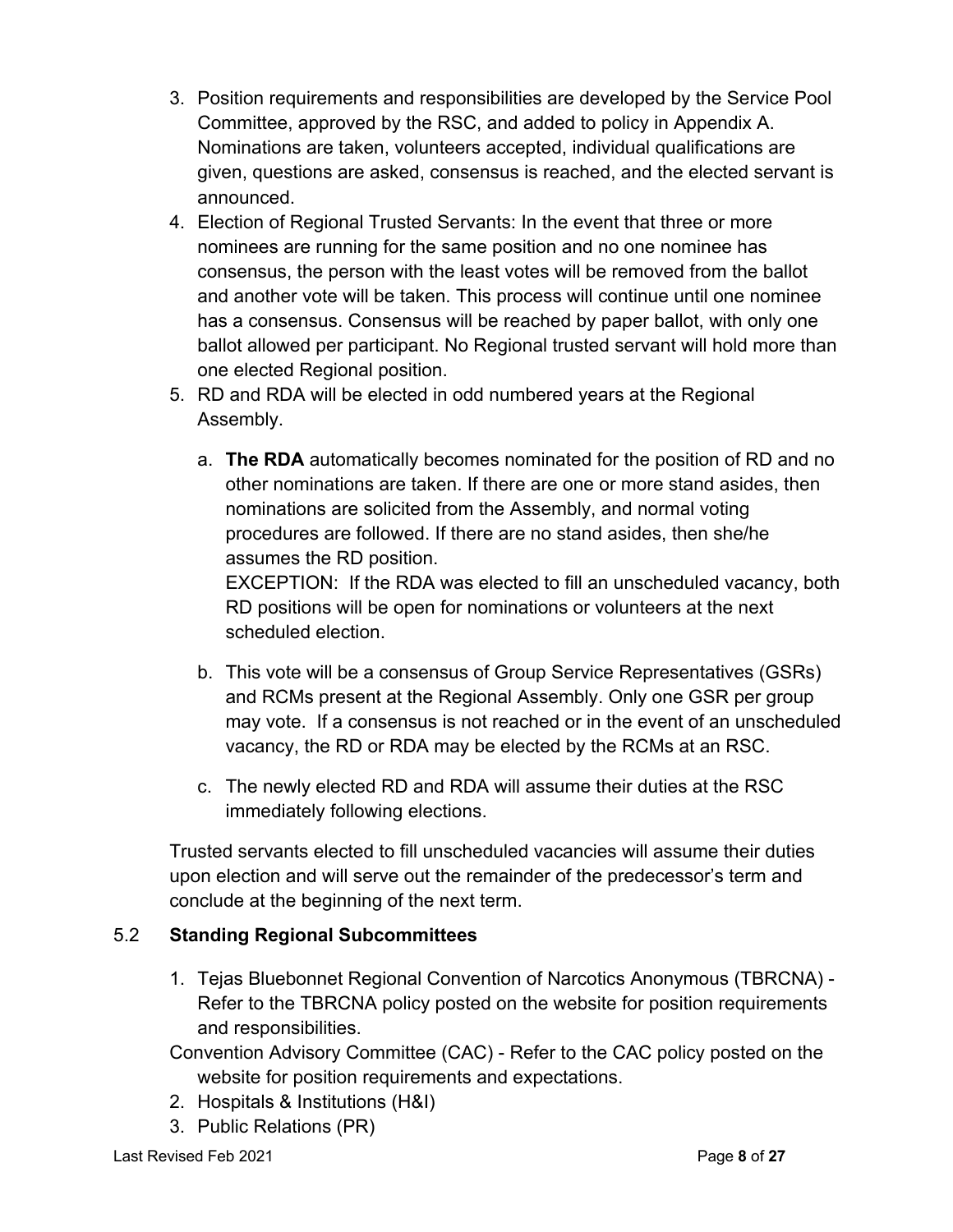4. Adopt An Inmate (AAI)

### **5.3 Removal of a Regional Trusted Servant**

Any trusted servant elected by the RSC may be removed by consensus with a paper ballet vote. If present, the trusted servant will be given an opportunity to address the concerns presented. A trusted servant may be removed for the following:

- Relapse
- Missing 2 consecutive RSC without notifying the Regional Facilitator or Co-Facilitator.
- Not being capable or willing to fulfill the duties of the trusted servant position.
- Misappropriation of any NA funds.

The Regional Service Committee cannot remove a RCM from their position. However, Committee can notify the Area of the situation.

**Subcommittee Facilitators** will be elected every 2 years (in even numbered years) at the **May RSC** meeting.

### **6. REGIONAL ASSEMBLY**

The Regional Assembly will be held annually in March between 9 am to 3 pm on Saturday or Sunday. Business in even numbered years will be Conference Agenda Report (CAR) and Conference Agenda Track (CAT) discussion and collection of CAR votes. Business in odd numbered years will be issue discussion and elections of a new RD and RDA.

The RD will schedule the date and venue for the assembly in consultation with the RDA, Facilitator, and Recorder. The RD will make a reasonable effort to select a venue that is relatively central to the region in order to make it as accessible as possible to all GSRs throughout our entire region. This would generally be in or near Victoria.

### **7. FINANCIAL**

### **7.1 Travel and Per Diem**

Basic travel includes gasoline, plane fare, car rental and/or motel, only, up to the amount approved in this policy.

Administrative Committee: Basic travel to TBRSC meetings is \$200.

Subcommittee Members: Basic travel to TBRSC meetings is \$200.

Refer to Section 2 for a list of Administrative and Subcommittee members.

Food allocation for travel out of the Region to represent TBRSC is \$50.00 maximum per day for persons approved before travel.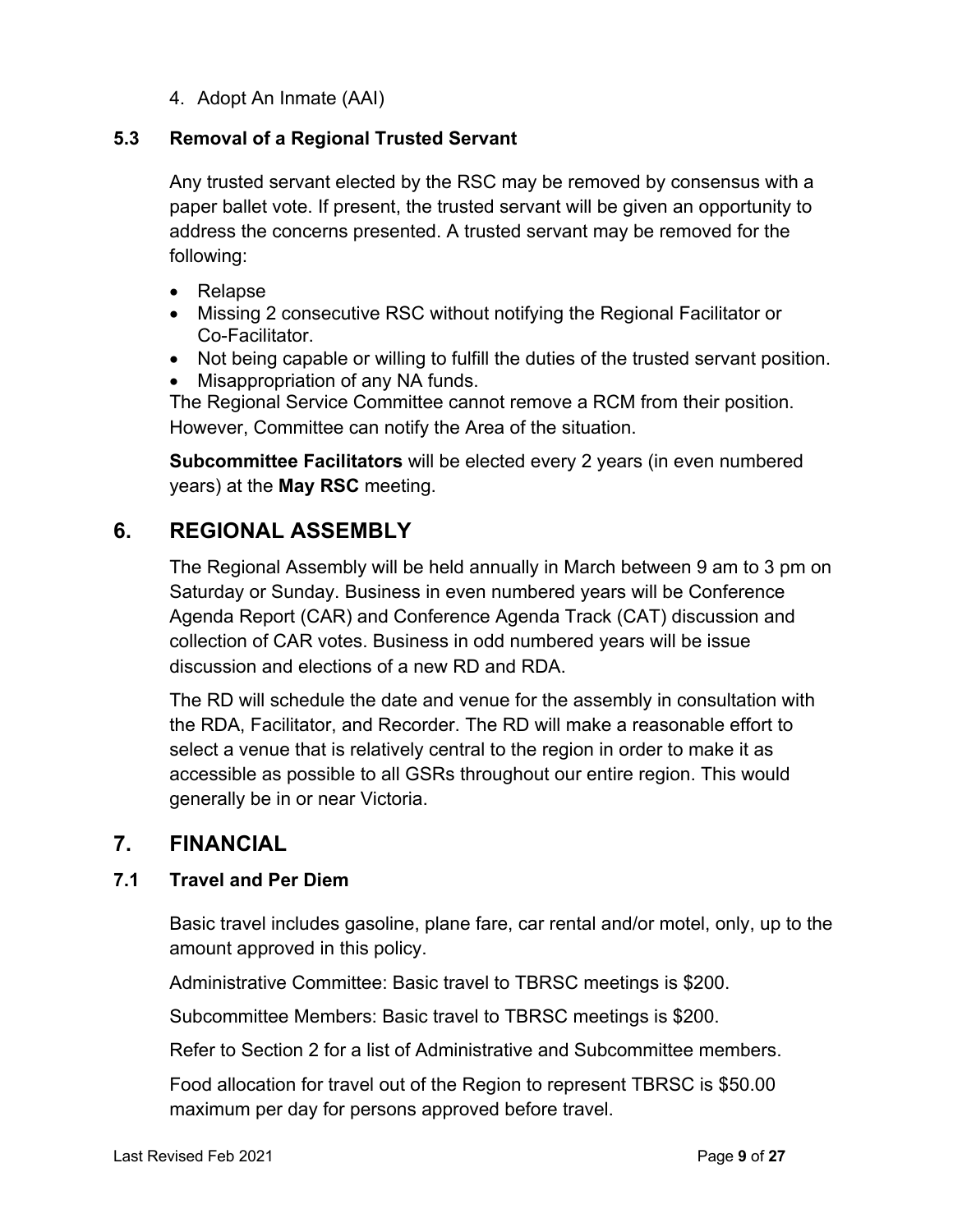RD and RDA will be reimbursed \$100 for gas & food each per quarter for travel to TBR ASC's within the region.

Trusted servants who travel on TBRSC approved trips within the Region will receive \$100.00 for travel and \$25.00 per day for food.

### **7.2 Definitions**

Quarter is from the beginning of one RSC to the beginning next RSC

The Fiscal Year for TBRNA is from January 1 through December 31.

### **7.3 Bank Account**

All TBRNA funds will be deposited in a non-interest bearing account with a federal EIN, at a bank approved by the RSC. All checks will require a minimum of two of the following five authorized signatures: Facilitator, Treasurer, Co-Treasurer, Co-Facilitator, and RD.

### **7.4 Receipt and deposit of funds**

All funds received by the RSC from any source shall be delivered to the Treasurer immediately upon receipt. The Treasurer is responsible for depositing all funds within seven (7) working days. The Treasurer shall not receive any cash in excess of \$25.00 unless the receipt is countersigned by at least one other regional officer, trusted servant, or member.

### **7.5 Reports**

The Treasurer shall submit a quarterly report reflecting all income and expenses of the Region, and will include the following:

- Detail of income and expenses of each sub-committee, so that they will have an on-going record of funds available for operation
- Breakdown of checks written
	- $-$  To whom
	- What for
	- Amount
	- Check number and
	- Date
- Copies of bank statements
- Copies of checks provided by bank (front and back) with all sensitive receipt information redacted.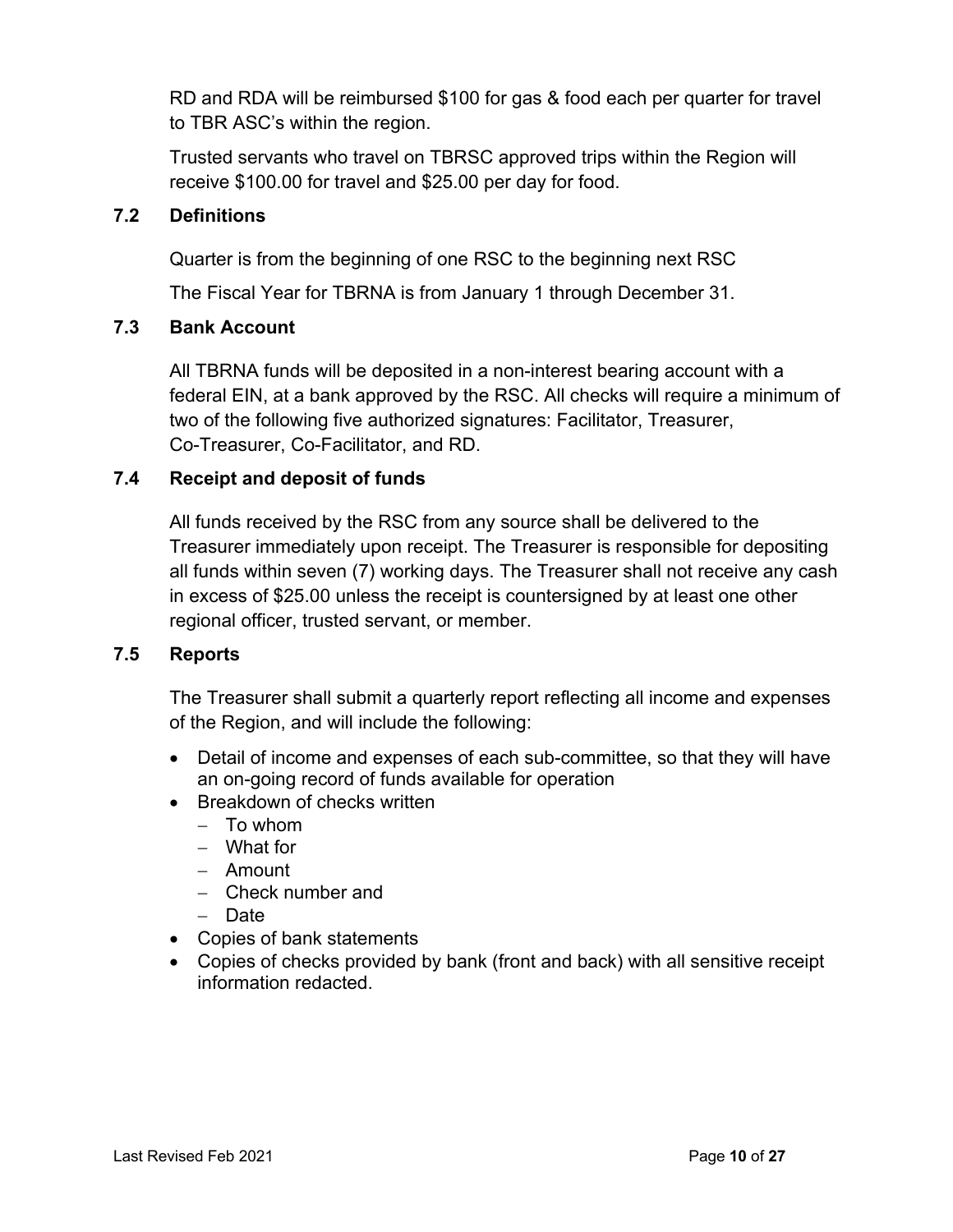### **7.6 Audits**

The Treasurer will make available at each RSC meeting the previous bank statements, canceled checks and books for inspection by any TBR trusted servant to verify the quarterly financial report. The Treasurer will also, upon request of the Facilitator, make available all of the financial records for review and audit.

The regional facilitator or co-facilitator will coordinate a full treasury audit at least twice per year, following the audit guidelines in Appendix C, with the Treasurer, Co-Treasurer, and two RCMs. An audit will take place at the end of a Treasurer's term and before a newly elected treasurer assumes their responsibilities. The Facilitator will report the audit results at the following RSC.

### 7.7 **Committee Appropriations**

Subcommittees will develop their own internal budgets to be approved by the RSC.

The subcommittees are authorized to responsibly and prudently spend the moneys allocated to them as approved by the RSC. Regional funds will be used for subcommittee facility rental, literature, facilitator travel, and food. Anything other than these uses must first be submitted to the RSC for its approval.

Each committee Facilitator is directly accountable to the RSC for any expenditures. The financial responsibility of each committee is outlined by each of their respective policies, except for the World Service Conference donation, which will be mailed to the WSC after each RSC.

All receipts, along with a written record showing name, position, and reason for any and all expenses shall be turned over to the Treasurer as soon as possible. The time allowed is not to exceed the next RSC. The Treasurer will not release any more money to that person until all receipts are properly accounted for.

### **7.8 Regional Tax Number**

Supply the Treasurer with the following information: If you as an individual or subcommittee need the tax number, then you need to get the regional Treasurer the information of the company you are doing business with, give the company the information on our Treasurer. They can then contact one another and we are sure the tax number is being used properly.

### **7.9 Federal and State Taxes**

Federal income taxes are to be filed (Form 990) by the May RSC, if required under IRS regulations. It is the Treasurer's responsibility to file or have the TBR Regional income tax filed by a professional. Also, a quarterly sales tax report is required to be prepared and filed with the Texas State Comptroller.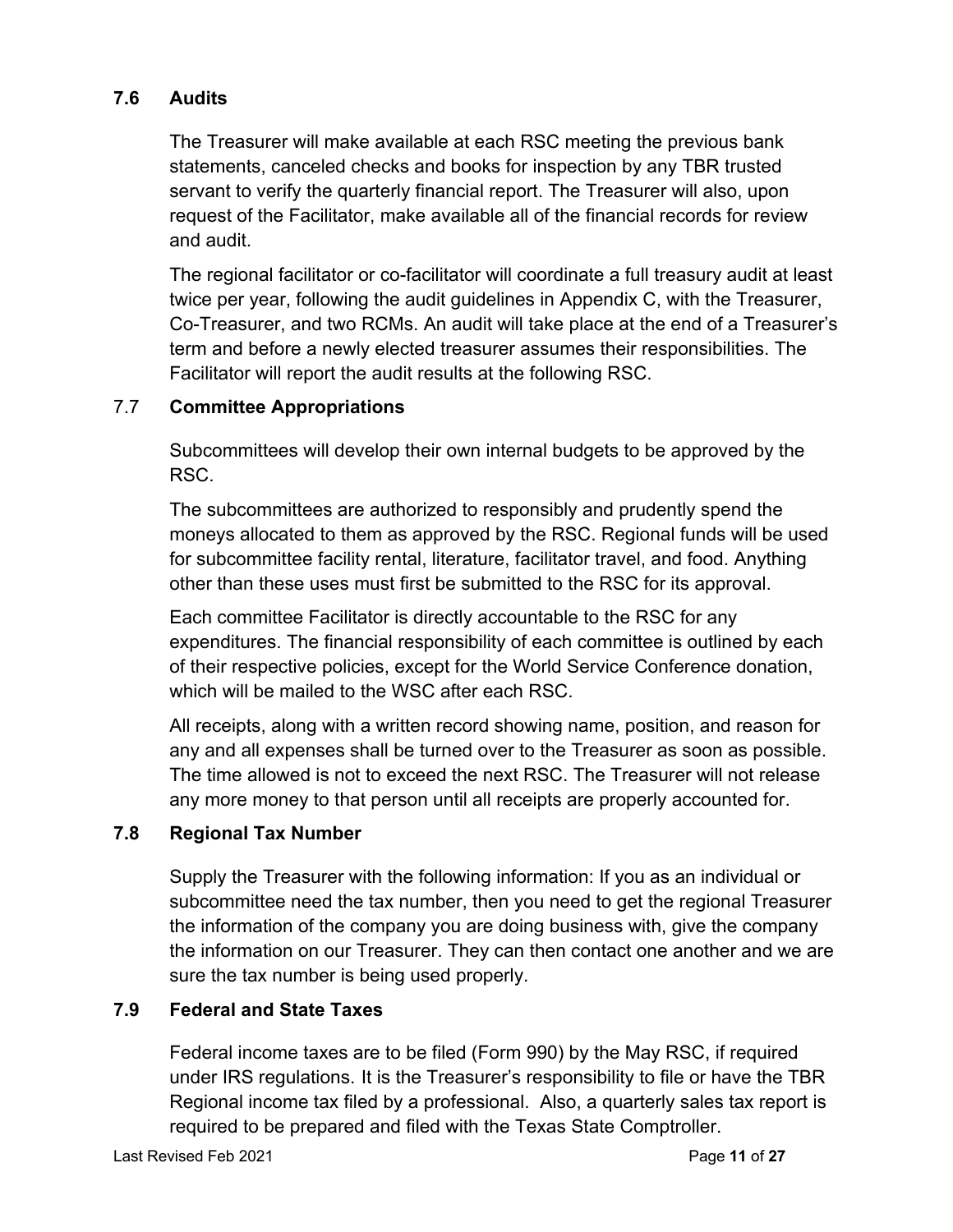### **7.10 Distribution of Funds**

### **Accounts**

The treasury will be divided into separate accounts as approved by the RSC. Each account will be reported to the RSC separately, although all funds will be held in a single bank account.

Prudent Reserve equal to one calendar quarter of the RSC fixed expenses (or \$1500.00) will be maintained by the Treasurer. This amount will be reviewed by the Administrative Committee on a yearly basis. This reserve cannot be used or changed without a consensus of the RSC.

### **WSC Travel Reserve**

A WSC Travel Reserve of \$3000.00 will be maintained by the Treasurer. Travel Reserve money is to be used for RD and RDA travel and expenses to World Service Conference meetings, and for RD and RDA travel and expenses to the SZF or other authorized events.

### **7.10.3 Committee Standing Appropriations**

The RSC authorizes the Treasurer to apply the following recurrent expenses per RSC:

- Printing and postage for official reports made to the RSC, and other business expenses. Maximum \$160.00
- Travel for the Administrative Committee (Facilitator, Co Facilitator, Recorder, Treasurer, Co-Treasurer, RD, RD Alt., Policy Facilitator, CAC Facilitator) and Committee Facilitator (Convention, Hospitals & Institutions, Public Information, AAI Facilitator and Web servant)
- Interpreter for the hearing impaired, as approved by the RSC.
- Meeting facility expenses, maximum \$250.00.
- Narcotics Anonymous World Services (NAWS), 20% of funds remaining at the end of each RSC, excluding the prudent reserve.
- SZF travel and lodging.
- AAI funds will only be allocated at the RSC if the account balance at the time of the RSC is below \$300. Only enough funds will be deposited to bring the account up to \$300.

### **7.10.4 TBRCNA Convention**

The TBRCNA Bank Account has been created by TBRNA. After each TBRCNA, \$12,000.00 will be set aside as seed money for the next TBRCNA. The remaining profit after the seed money is deducted will be distributed 50% to the RSC and 50% to NAWS.

Upcoming convention will write invoices to current convention for expenses for the upcoming convention. To be deducted from seed money.

The TBRNA Treasurer will be a signer on the TBRCNA account. The address on the TBRCNA bank account will be the Regional address.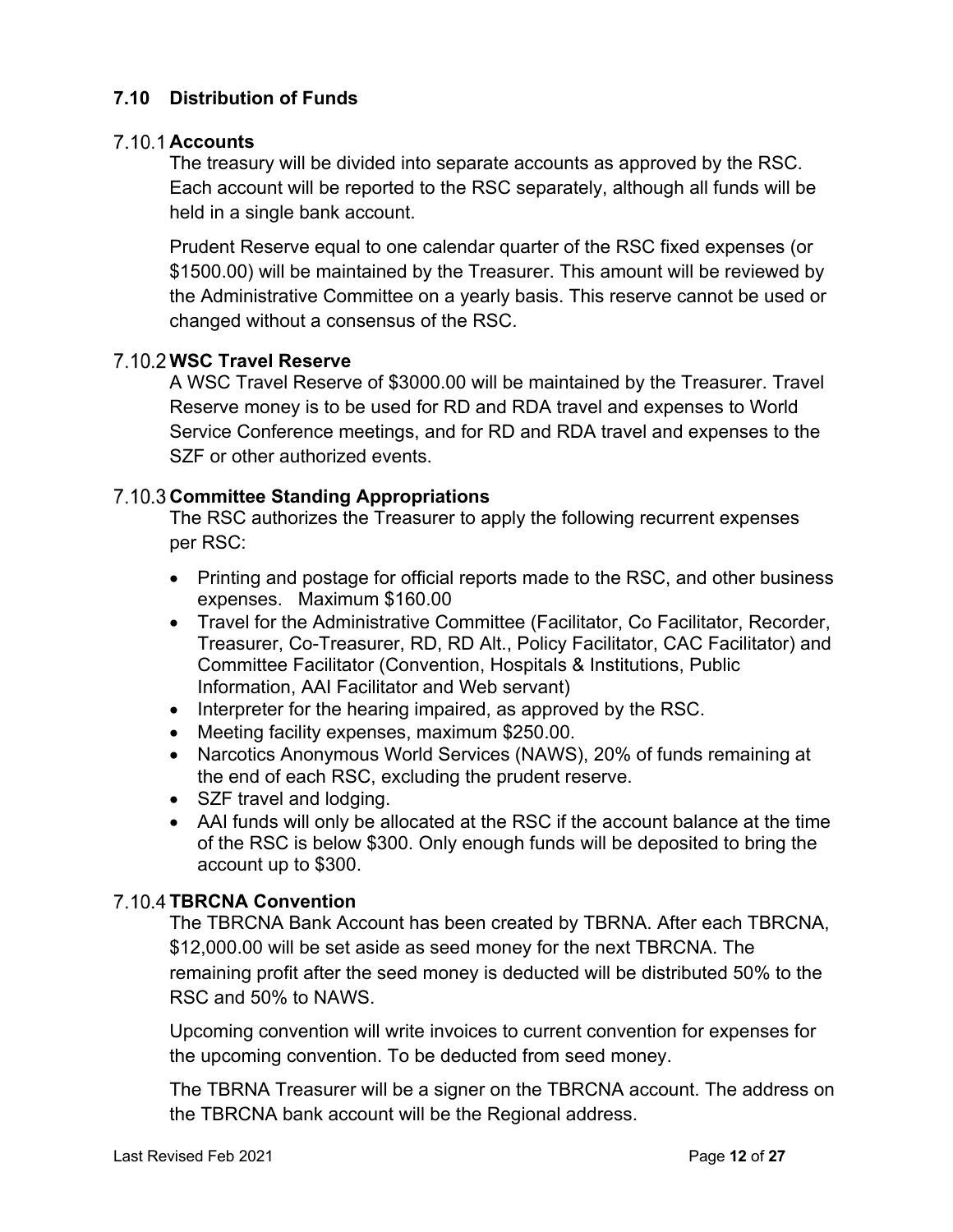\*\*\*Within 5 days after an activity, a report detailing all income and expenses, along with all funds and receipts, will be given to the Treasurer and a copy will be sent to the Facilitator of the RSC.

An audit of the TBRCNA account will be conducted within 60 days of the end of a convention. Auditors will include the Convention Treasurer, TBR Treasurer, TBR Facilitator and one RCM.

### **Quarterly Funds for Standing Subcommittees**

The following accounts are established to fund the activities of the Standing Subcommittees of the Region. All Area donations, profits from activities, or other income will be distributed to these accounts in percentages (%) determined by the RSC by a consensus.

The dollar amount of this percentage cannot exceed the ceiling set by the RSC. Amounts so distributed will remain in the committee account and may be accumulated from quarter to quarter to meet periodic expenses. The amount in a committee account may not exceed the allotted ceiling.

The RSC may determine, by consensus, that the accumulated account balance is in excess of the amount needed by a committee, (or is in excess of the cap), and may transfer these surplus funds to such other accounts as they may deem proper.

| <b>Distribution</b>                                                                                             | $\%$           | <b>Ceiling/Quarter</b>                                                     |
|-----------------------------------------------------------------------------------------------------------------|----------------|----------------------------------------------------------------------------|
| Hospitals and Institutions<br><b>Public Relations</b><br><b>World Service Donation</b><br>Donations for the SZF | 45<br>35<br>20 | \$400.00<br>\$300.00<br>no cap<br>\$100.00                                 |
| <b>AAI Account</b><br><b>Literature Review</b>                                                                  |                | Not to<br>exceed<br>\$400 in acct. per<br>quarter.<br>\$300.00<br>\$300.00 |

The Insurance premium is figured in the Regional Budget in Prudent Reserves starting February 2019.

Regional Assembly expenses will not exceed \$ 400.00.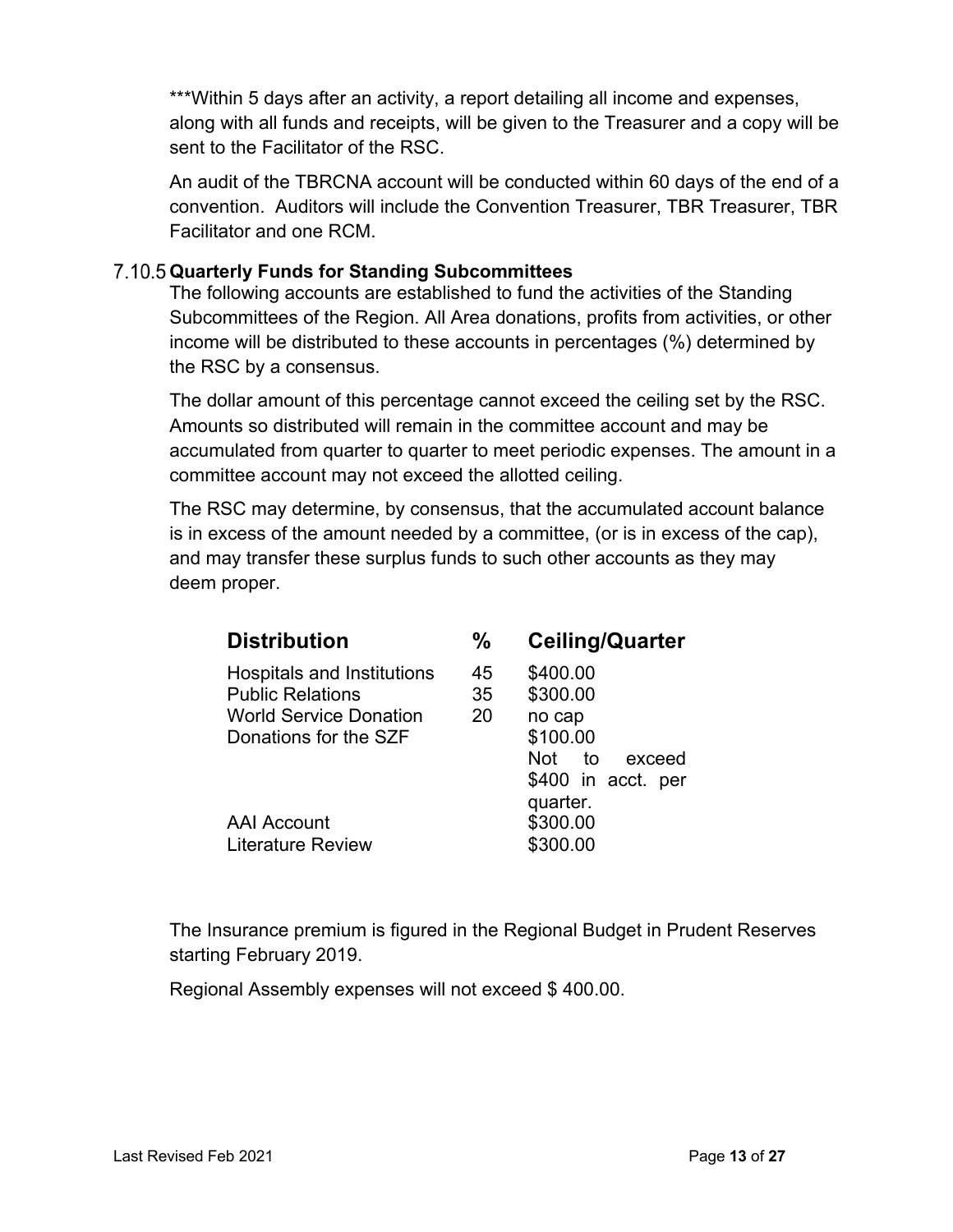### **8. CONFERENCE PLANNING**

### **8.1 November RSC**

- Trusted Servant Reports
- Election TBRCNA Co Facilitator
- Election TBRCNA Treasurer
- Subcommittees break out for subcommittee meetings.
- Reports from RCMs
- Ongoing discussion and pending proposals
- Reports from Subcommittees
- New Discussion
- Announce location of next RSC.
- **In odd years: Election of Facilitator, Co Facilitator, Recorder, Treasurer and Co-Treasurer, and Policy Facilitator**

### *8.2* **February RSC**

- Reports
- Subcommittees break out for subcommittee meetings.
- Reports from RCMs
- Ongoing discussion and pending proposals
- Reports from Subcommittees
- New Discussion
- Announce location of next RSC

### **8.3 May RSC**

- Reports
- Subcommittees break out for subcommittee meetings.
- Reports from RCMs
- Ongoing discussion and pending proposals
- Reports from Subcommittees
- New Discussion
- **Election of Subcommittee** Facilitator **(H & I, Literature Review, PI, Internet Technologies Facilitator**
- Announce location of next RSC

### **8.4 August RSC**

- Reports
- Election of TBRCNA Facilitator
- Election of new Convention Advisory Committee Member
- Subcommittees break out for subcommittee meetings
- Reports from RCMs
- Ongoing discussion and pending proposals
- Reports from Subcommittees
- New Discussion
- Announce location of next RSC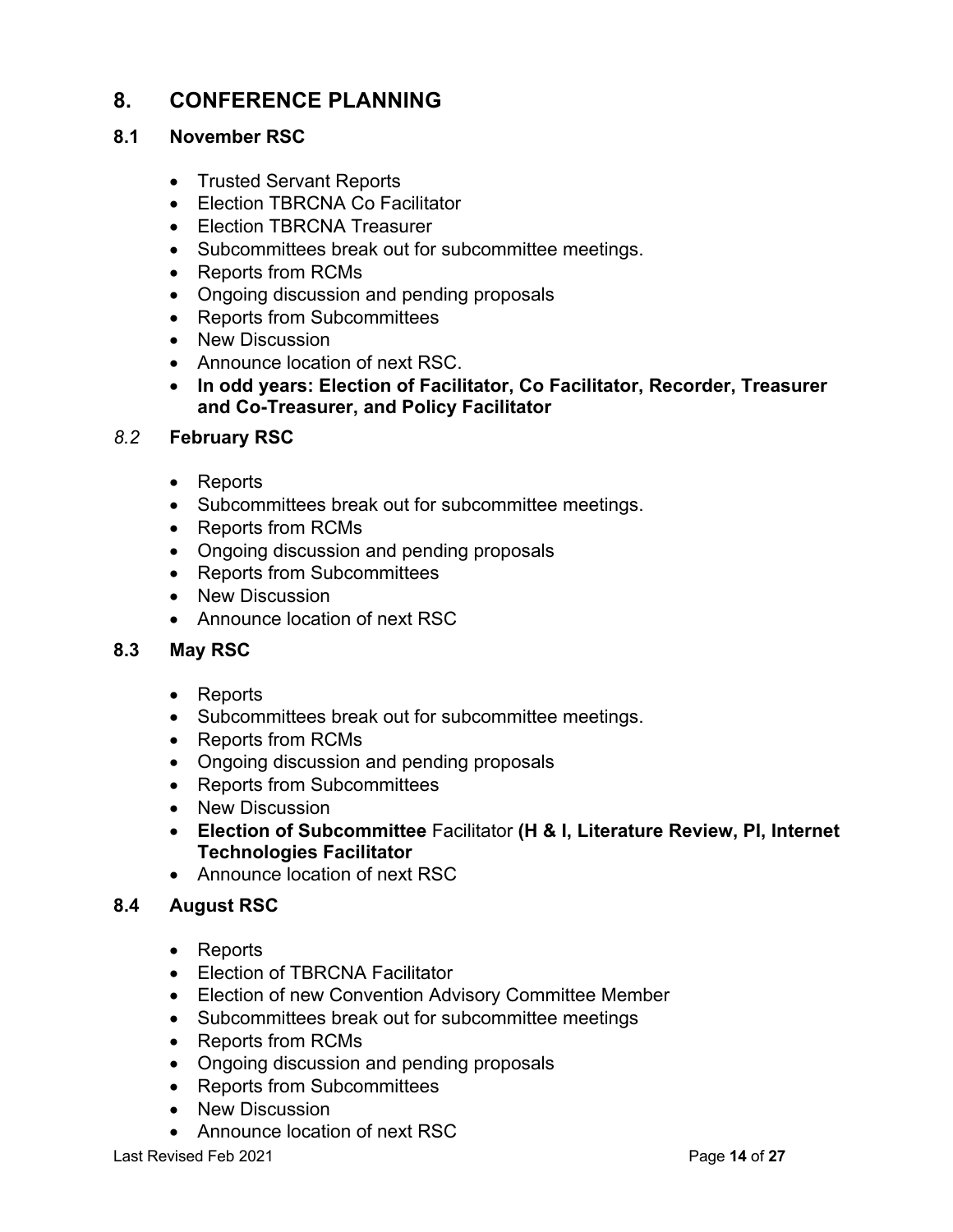### **9. Appendix A – Position Qualifications**

- Position requirements and responsibilities
- No regional servant will hold more than one position

### **9.1 Facilitator:**

- Willingness to perform the below responsibilities for a full 2-year term, ending after conclusion of the audit following the November RSC
- Ability to facilitate regional meetings
- Clean time requirement of 5 years
- Responsibilities:
	- a. Attend all RSCs and Regional Assemblies
	- b. Create agendas and publish via email at least one week prior
	- c. Will have a minimum of 5 paper copies of the agenda for regional trusted servants at each RSC
	- d. Facilitate all meetings per policy
	- e. Coordinates certificate of insurance requests
	- f. Coordinates treasury audits
	- g. Participates in TBRCNA audits
	- h. Serve as signer on regional bank account
	- i. Manage the regional electronic mailbox
	- j. File Periodic Report of a Non-Profit Corporation, State of Texas Form 802, after elections in odd numbered years.
	- k. Other tasks, as directed by the regional body

### **9.2 Co-Facilitator:**

- Willingness to perform the below responsibilities for a full 2-year term
- Willingness to serve as Facilitator in the following cycle, if elected
- Ability to facilitate regional meetings
- Clean time requirement of 5 years
- Responsibilities:
	- a. Attend all RSCs
	- b. Attends all Texas State Convention Advisory Board meetings and provides reports on such at each RSC
	- c. Will aid in hosting regional events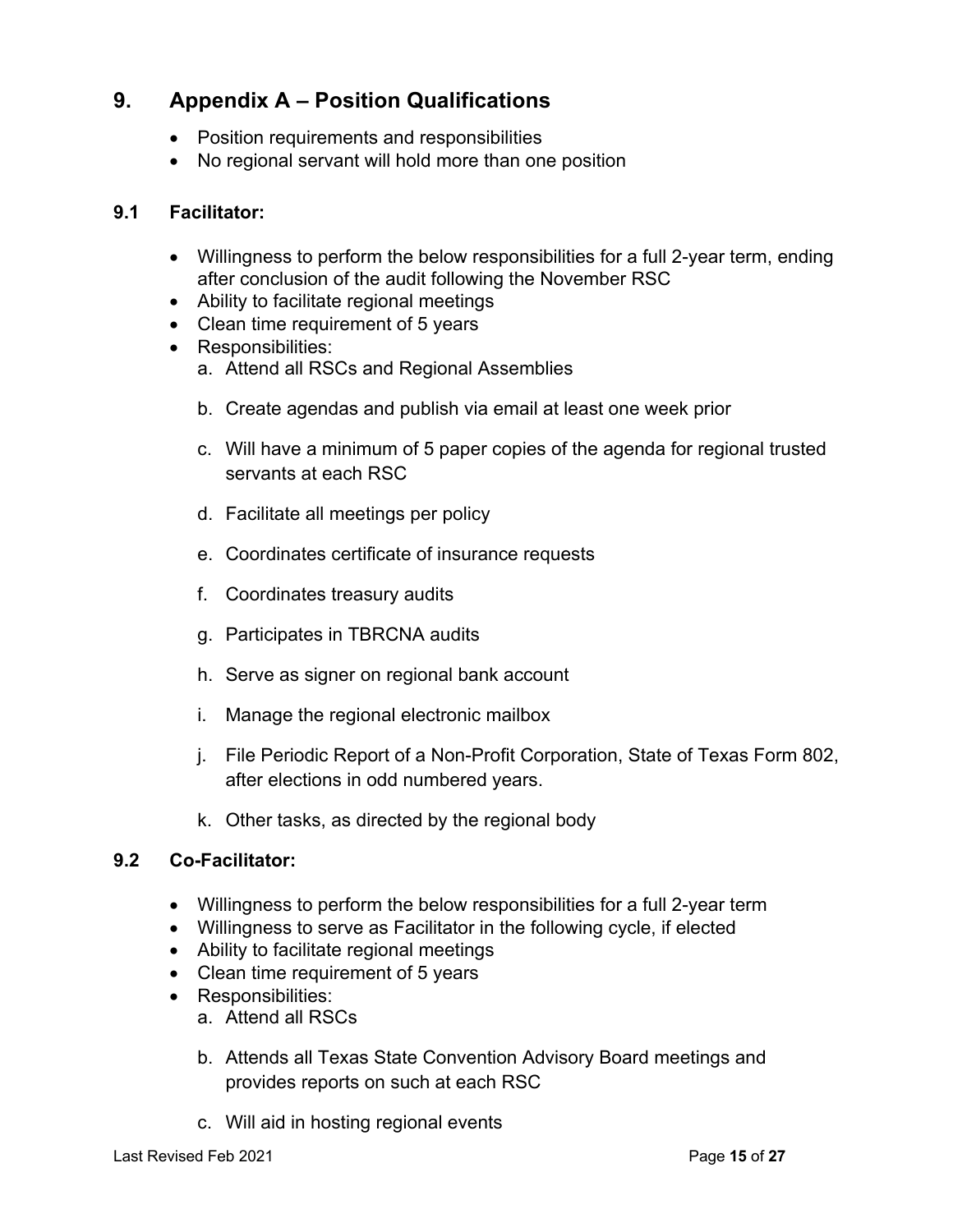- d. Facilitate all meetings per policy in absence of Facilitator
- e. Coordinates certificate of insurance requests
- f. Serve as signer on regional bank account
- g. Serve as contact of the regional electronic mailbox
- h. Other tasks, as directed by the regional body

### **9.3 Policy Facilitator:**

- Willingness to perform the below responsibilities for a full 2-year term
- Clean time requirement of 3 years
- Basic word processing skills
- Must have access to a computer and internet
- Experience with policy development is preferred
- Responsibilities:
	- a. Attend all RSCs
	- b. Update policy as directed by the RSC
	- c. Work with the recorder to ensure that policy changes are accurately recorded in the Motion/Decision Log as well as the record taken at each RSC
	- d. Email updated policy to the body within 6 weeks of RSC
	- e. Will only form a committee for special projects, as directed by the Tejas Bluebonnet Region, formed of past and/or current regional trusted servants
	- f. Act as an advisor to the region and to any member areas having policy questions
	- g. Will have a minimum of 5 printed current regional policies for regional trusted servants at each RSC**.**

### **9.4 Treasurer:**

- Willingness to perform the below responsibilities for a full 2-year term, ending after conclusion of the audit following the November RSC
- Clean time requirement of 5 years
- Must have access to a computer and internet
- Must be willing to learn or have knowledge of Quick Books Pro
- Should have knowledge of 501(c)(3).
- Responsibilities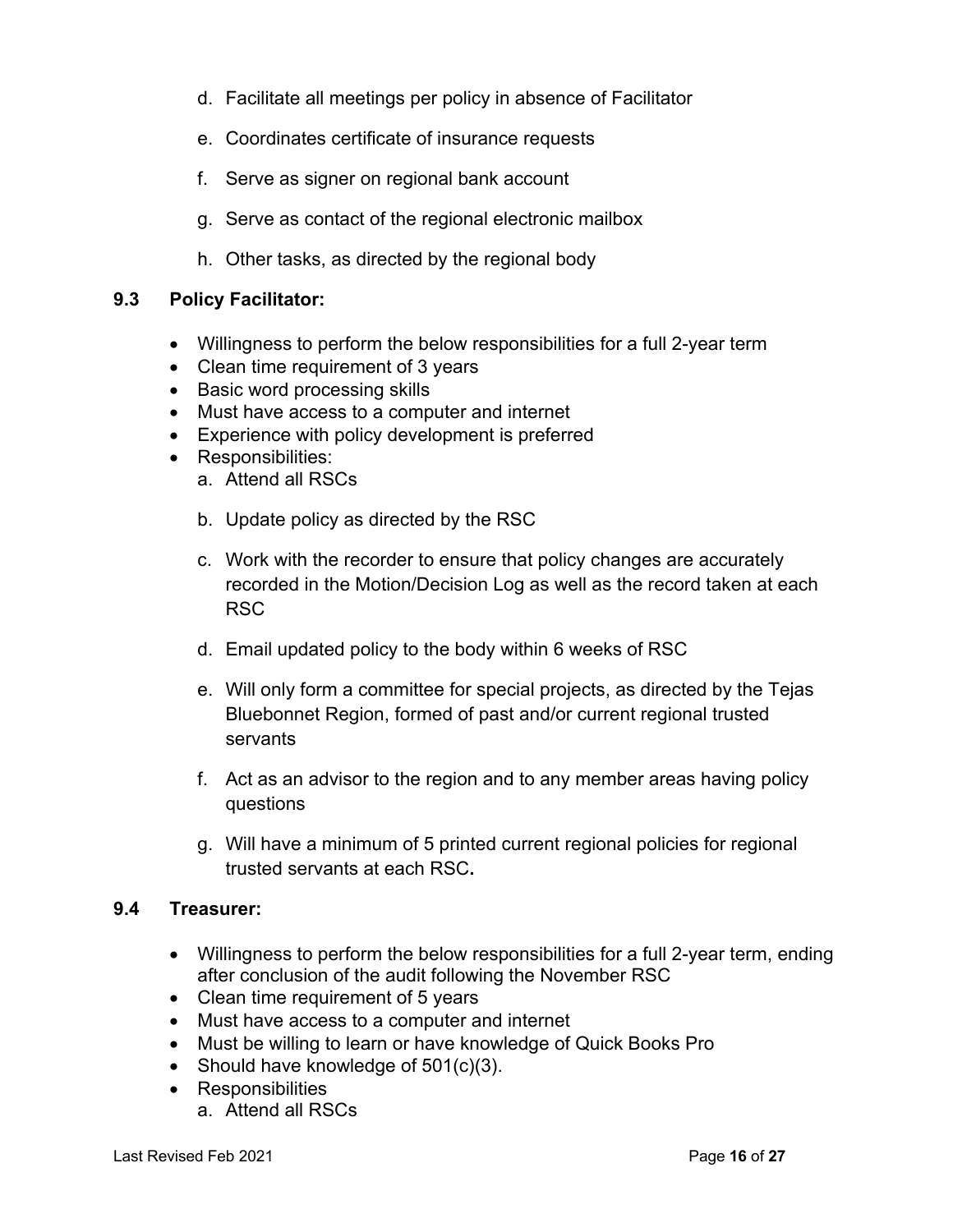- b. Will deposit all funds on the next business day following the RSC.
- c. Provide receipts at the RSC for all moneys received at the RSC.
- d. Send receipts within 7 business days of receipt of moneys by mail.
- e. Participate in treasury audits
- f. Provide quarterly reports, as specified in the Financial Policy
- g. Provide a full audit report at the RSC following each audit
- h. Serve as signer on regional bank account
- i. Serve as contact of the regional electronic mailbox
- j. File all forms required to maintain the region's  $501(c)(3)$  status
- k. File quarterly sales tax

### **9.5 Co-Treasurer:**

- Willingness to serve a full 2-year term
- Willingness to serve as Treasurer in the following cycle, if elected
- Clean time requirement of 5 years
- Must be willing to learn or have knowledge of Quick Books Pro
- Must have access to a computer and internet
- Should have knowledge of 501(c)(3)
- Responsibilities
	- a. Attend all RSCs
	- b. Will deposit all funds on the next business day following the RSC
	- c. Provide receipts at the RSC for all moneys received at the RSC
	- d. Send receipts within 7 business days of receipt of moneys by mail
	- e. Participate in treasury audits
	- f. Provide quarterly reports in the absence of the Treasurer
	- g. Serve as signer on regional bank account
	- h. Serve as contact of the regional electronic mailbox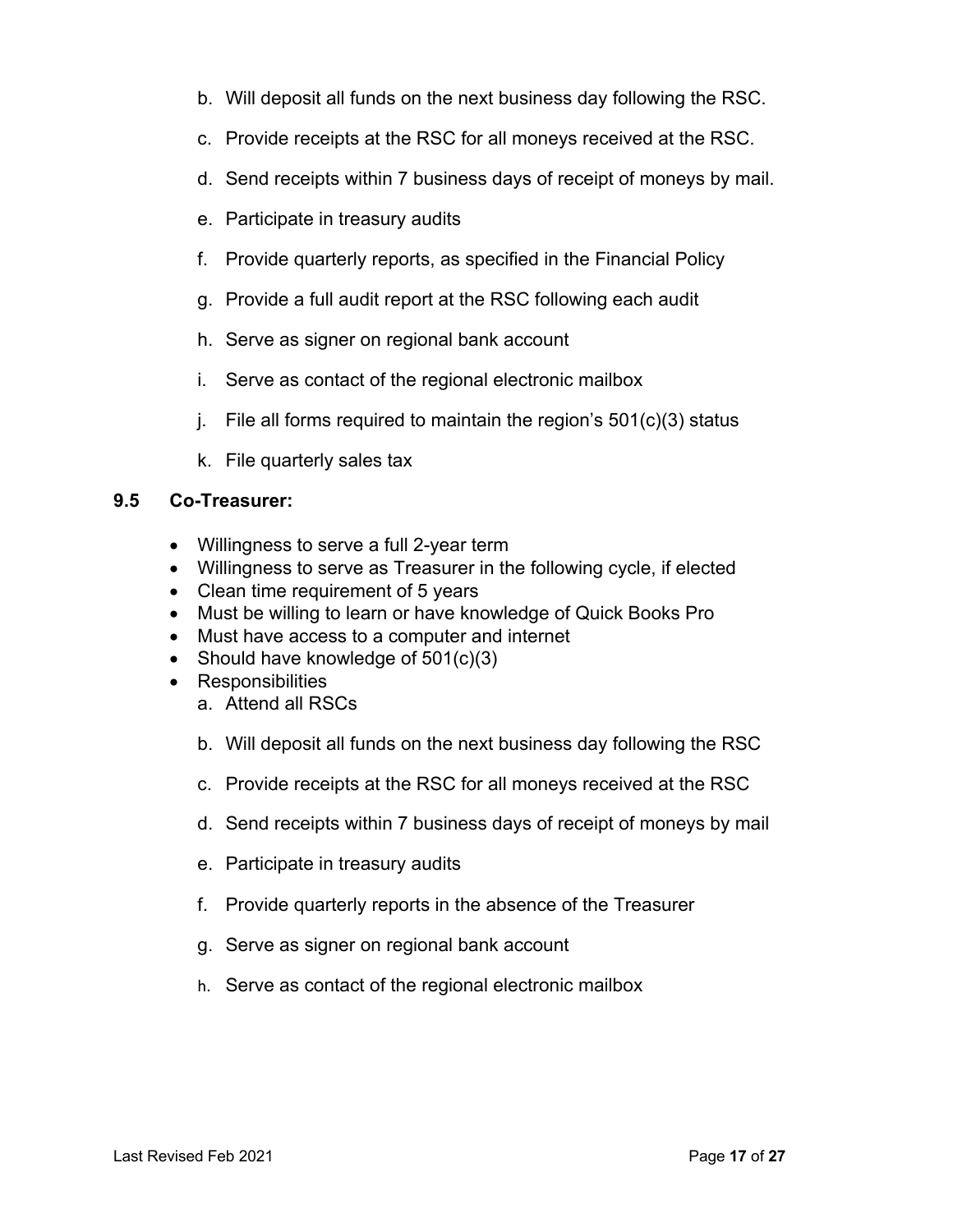### **9.6 Recorder:**

- Willingness to perform the below responsibilities for a full 2-year term
- Clean time requirement of 3 years
- Must have access to a computer and internet
- Must have strong word processing skills
- Experience similar to a secretary or recorder preferred
- Responsibilities:
	- a. Attend all RSCs
	- b. Attend Regional Assemblies in odd-numbered years
	- c. Make a written record of each RSC, to include basic actions and discussions of the body and reports made to the RSC
	- d. Email record to the regional body no later than 6 weeks after each RSC/Assembly
	- e. Must work with the Policy Facilitator to ensure the accuracy of policy changes
	- f. At the Assembly, do the following:
	- g. Have each GSR or RCM who plans to vote check in by identifying the NA group or area that they are representing
	- h. Hand out official identifiable ballots for the RD and RDA elections
	- i. Make a record of the election portion of the assembly

### **9.7 Regional Delegate:**

- Willingness to serve a full 2-year term
- Clean time requirement of 5 years
- Must have access to a computer and internet
- Should preferably have a laptop and/or smart phone
- Must have the willingness to explore and learn to apply and share current and new communication technologies
- Must be willing and able to facilitate workshops and learning days and to attend all TBRNA RSCs, TBRCNAs, Regional Assemblies, Southern Zonal Forum (SZF) meetings, and the WSC
- Responsibilities:
	- a. Attend all RSCs, Regional Assemblies, SZF meetings, and the World Service Conference (WSC)
	- b. Facilitate area workshops upon request, if possible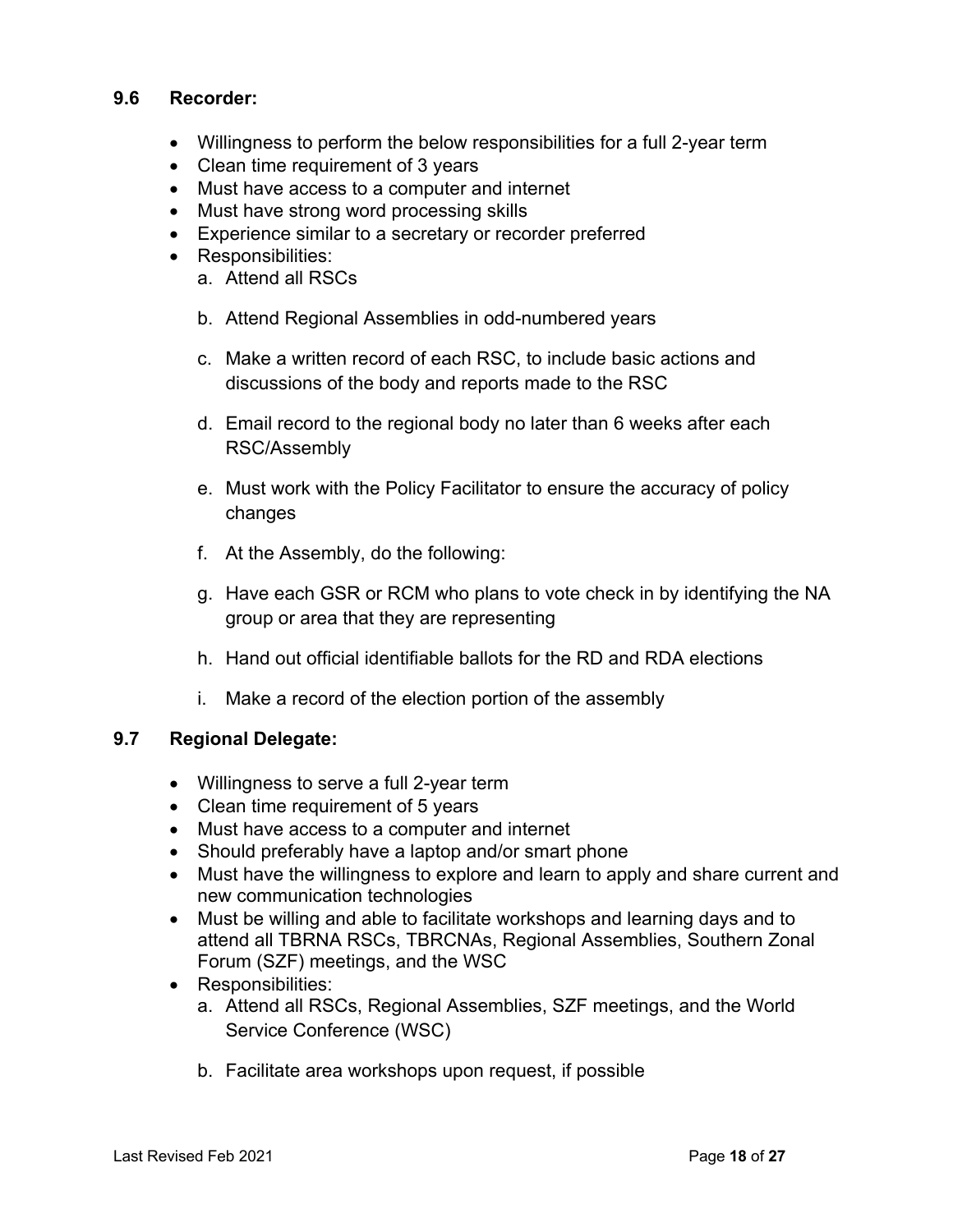- c. Work with the RDA to plan and facilitate at least one Regional Learning Day per quarter, with workshops based on topics discussed at the Southern Zonal Forum meetings
- d. Work with the RDA to coordinate scheduling with interested Areas, and the Area will be responsible for providing the venue
- e. Must be a signer on the Regional bank account
- f. Provide quarterly report at each RSC. The RD/RDA combined reports should not exceed 30 minutes
- g. Must be willing to facilitate workshops at the Tejas Bluebonnet Regional Convention of NA (TBRCNA)
- h. **W**ill make available to the RSC all reports they obtain from the SZFs which they attend so that they can more effectively communicate what they have learned to the RSC

### **9.8 Regional Delegate Alternate:**

- Willingness to serve a full 2-year term
- Willingness to serve as Regional Delegate in the following cycle, if elected
- Clean time requirement of 5 years
- Must have access to a computer and internet
- Should preferably have a laptop and/or smart phone
- Must have the willingness to explore and learn to apply and share current and new communication technologies
- Must be willing and able to facilitate workshops and learning days and to attend all TBRNA RSC's, Regional Assemblies, SZF meetings, and the WSC
- Responsibilities:
	- a. Attend all RSCs, Regional Assemblies, SZF meetings, and the World Service Conference (WSC)
	- b. Facilitate area workshops upon request, if possible
	- c. Work with the RD to plan and facilitate at least one Regional Learning Day per quarter, with workshops based on topics discussed at the Southern Zonal Forum meetings
	- d. Work with the RD to coordinate scheduling with interested Areas, and the Area will be responsible for providing the venue
	- e. Provide quarterly report at each RSC. The RD/RDA combined reports should not exceed 30 minutes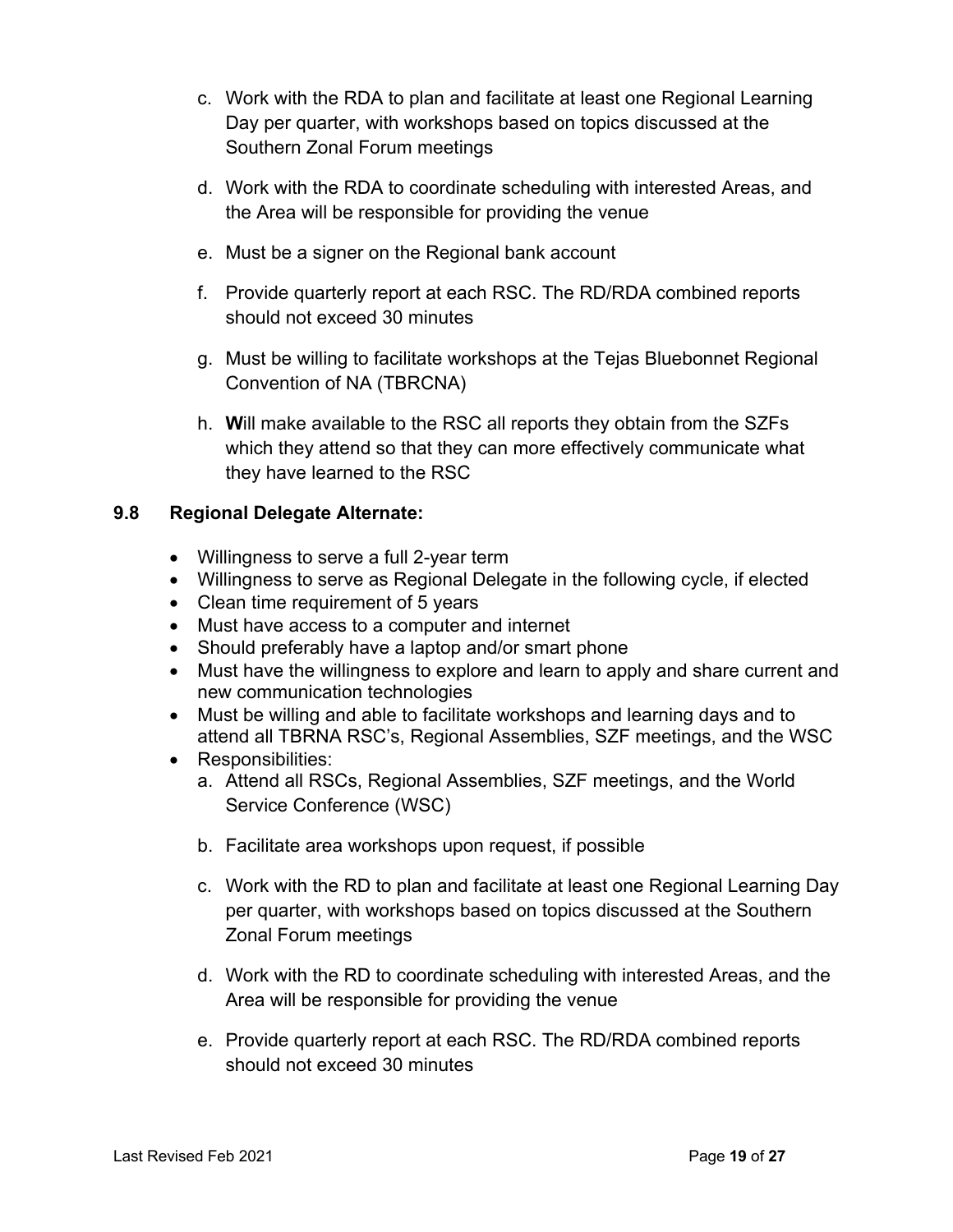### 9.9 **Adopt An Inmate (AAI)**

- Clean time requirement of 2 years
- Willingess to learn or have existing knowledge of spreadsheets
- Responsibilities:
	- a. Attend all RSCs
	- b. Provide detailed quarterly reports
	- c. Develop and present annual budgets
	- d. Will be responsible for distribution of basic texts to addicts who are unable to attend regular meetings due to confinement
	- e. Check regional mailbox every 2 weeks or make arrangements to have the AAI mail delivered to the AAI Facilitator
	- f. Keep in regular contact with jails and prisons within our Regions geographical service boundaries
	- g. Responsible for communications with the Areas and Groups in our region as to how they can support AAI

### **9.10 Hospitals and Institutions**

Panels can be formed to carry our message of recovery directly to addicts housed in medical, psychiatric, or correctional facilities.

- Clean time requirement of 3 years
- Willingness to serve a full 2 year term
- Previous experience with H&I committee work
- Must be willing to facilitate workshops
- Responsibilities
	- a. Attend all RSCs
	- b. Provide quarterly reports
	- c. Develop and present annual budgets
	- d. Facilitate subcommittee meetings during RSC breakout sessions
	- e. Work closely with AAI, PI, and others subcommittees
	- f. Become thoroughly knowledgeable of guidelines contained in the Hospitals and Institutions Handbook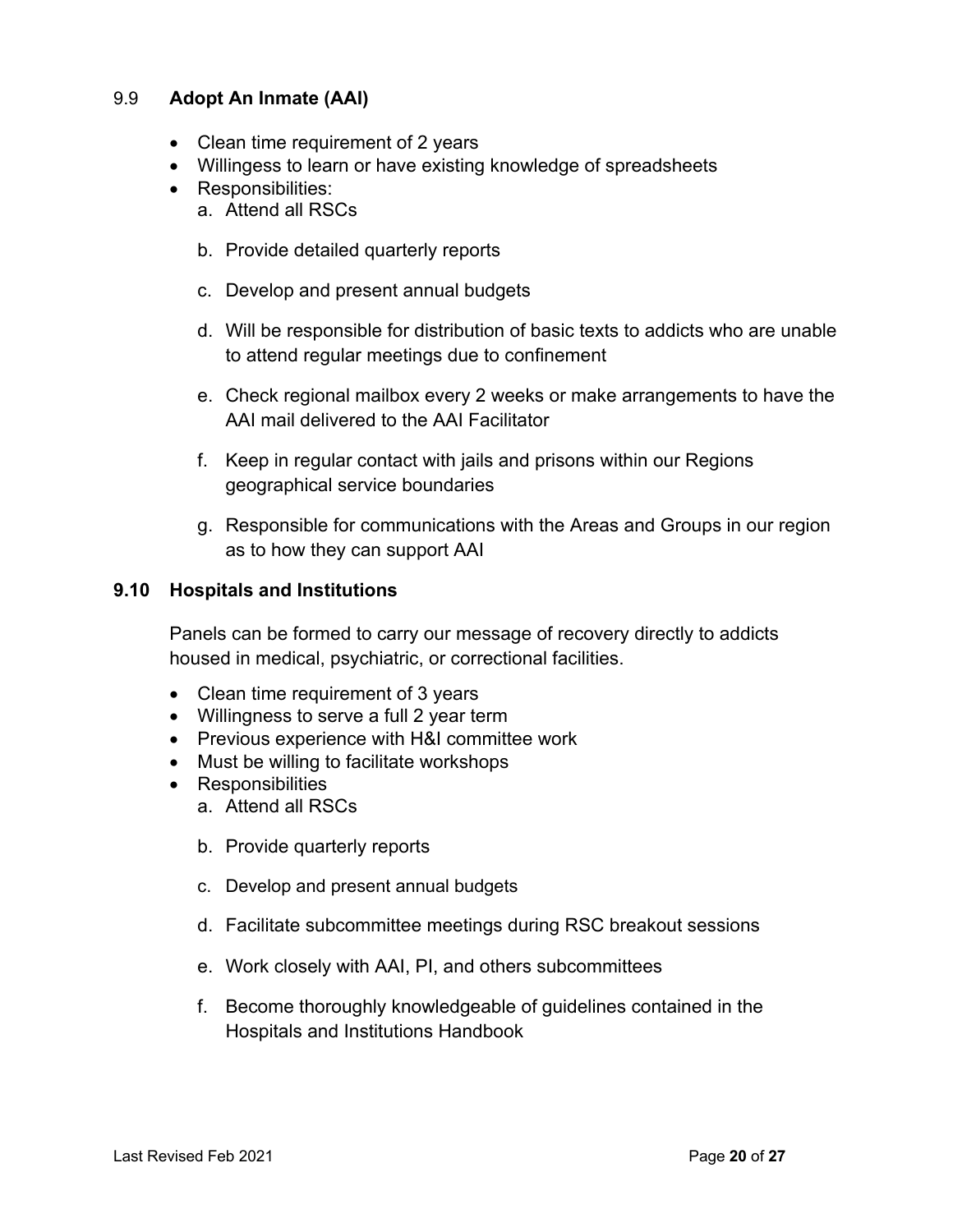### **9.11 Internet Tech:**

- Clean time requirement of 3 years
- Willingness to serve a full 2 year term
- Previous experience as webservant or webmaster preferred. Proficiency in other information technologies may be considered
- Must have access to a computer and internet
- General knowledge of web site management and familiarity with technologies and software required to manage the TBRNA.org website
- Responsibilities
	- a. Coordinate website maintenance with the special worker, which would include site structure, contents
	- b. Develop and present annual budgets
	- c. Web servant may form a committee to aid in keeping up with regional information, and a budget will be provided for website upkeep and development.

### **9.12 Literature Review**

- Clean time requirement of 3 years
- Willingness to serve a full 2 year term
- Willingness to facilitate workshops upon request
- Responsibilities
	- a. Attend all RSCs
	- b. Provide quarterly reports
	- c. Develop and present annual budgets
	- d. Facilitate subcommittee meetings during RSC breakout sessions
	- e. Facilitate the gathering of input for potential literature projects

### **9.13 Public Relations**

- Clean time requirement of 3 years
- Willingness to serve a full 2-year term
- Willingness to facilitate workshops upon request
- Previous experience with NA public relations
- Responsibilities
	- a. Attend all RSCs
	- b. Provide quarterly reports
	- c. Develop and present annual budgets
	- d. Facilitate subcommittee meetings during RSC breakout sessions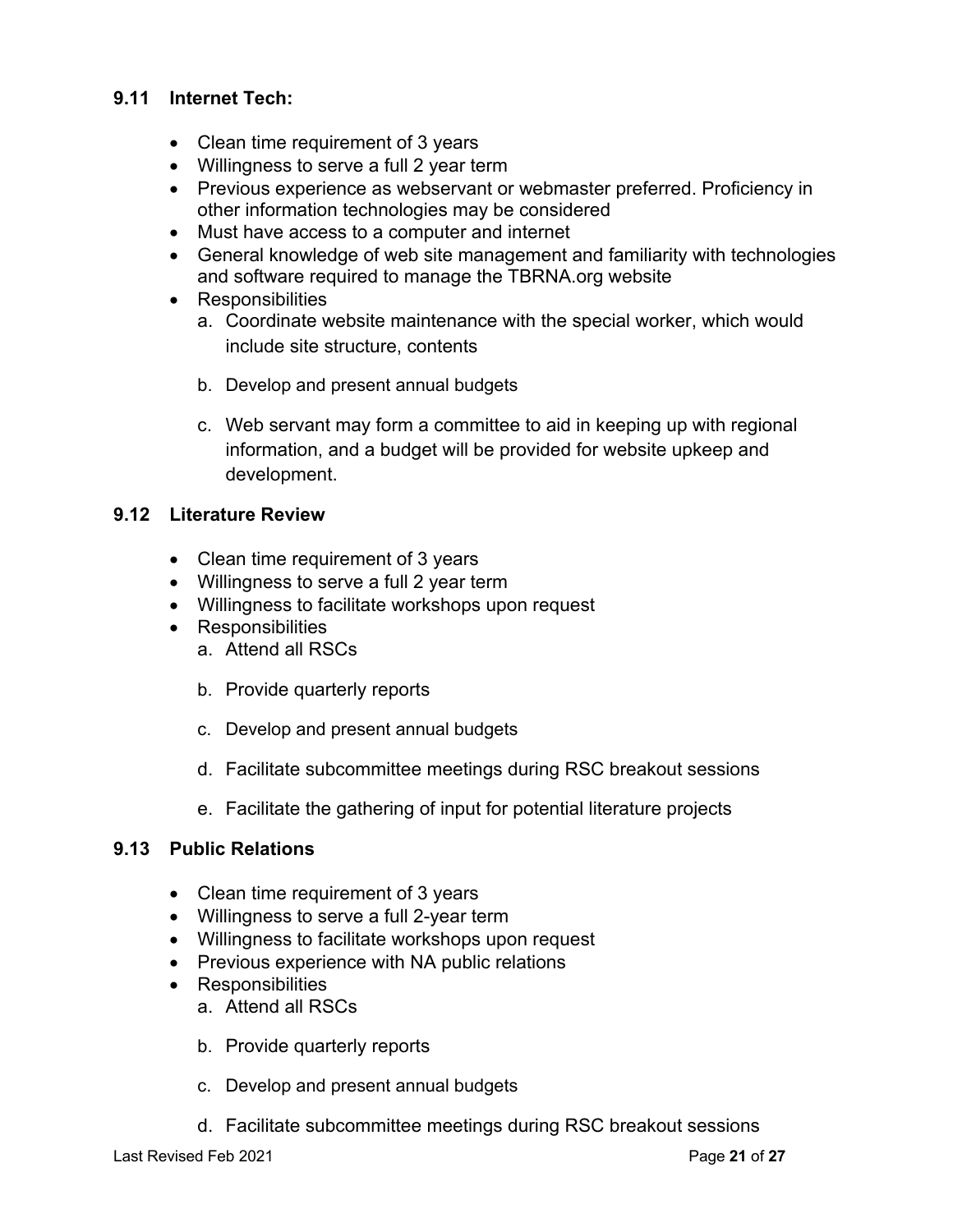- e. Work closely with AAI, H&I, and others subcommittees
- f. Become thoroughly knowledgeable of guidelines contained in the Public Relations Handbook
- g. Inform professionals and the public about Narcotics Anonymous as a resource

### **9.14 Service Pool**

- Clean time requirement of 3 years
- Willingness to serve a full 2-year term
- Willingness to facilitate workshops upon request
- Responsibilities
	- a. Attend all RSCs
	- b. Provide quarterly reports
	- c. Develop and present annual budgets
	- d. Coordinates with the Internet Technologies Facilitator and Web Admin (or whatever we call the person we contract with to maintain our website, who is a special worker) to ensure that
	- e. Coordinating service pool information for elections
	- f. Form and facilitate a service pool panel
	- g. Work with subcommittees to create and maintain policies
	- h. Work with service bodies and subcommittees to develop consistent trusted servant position requirements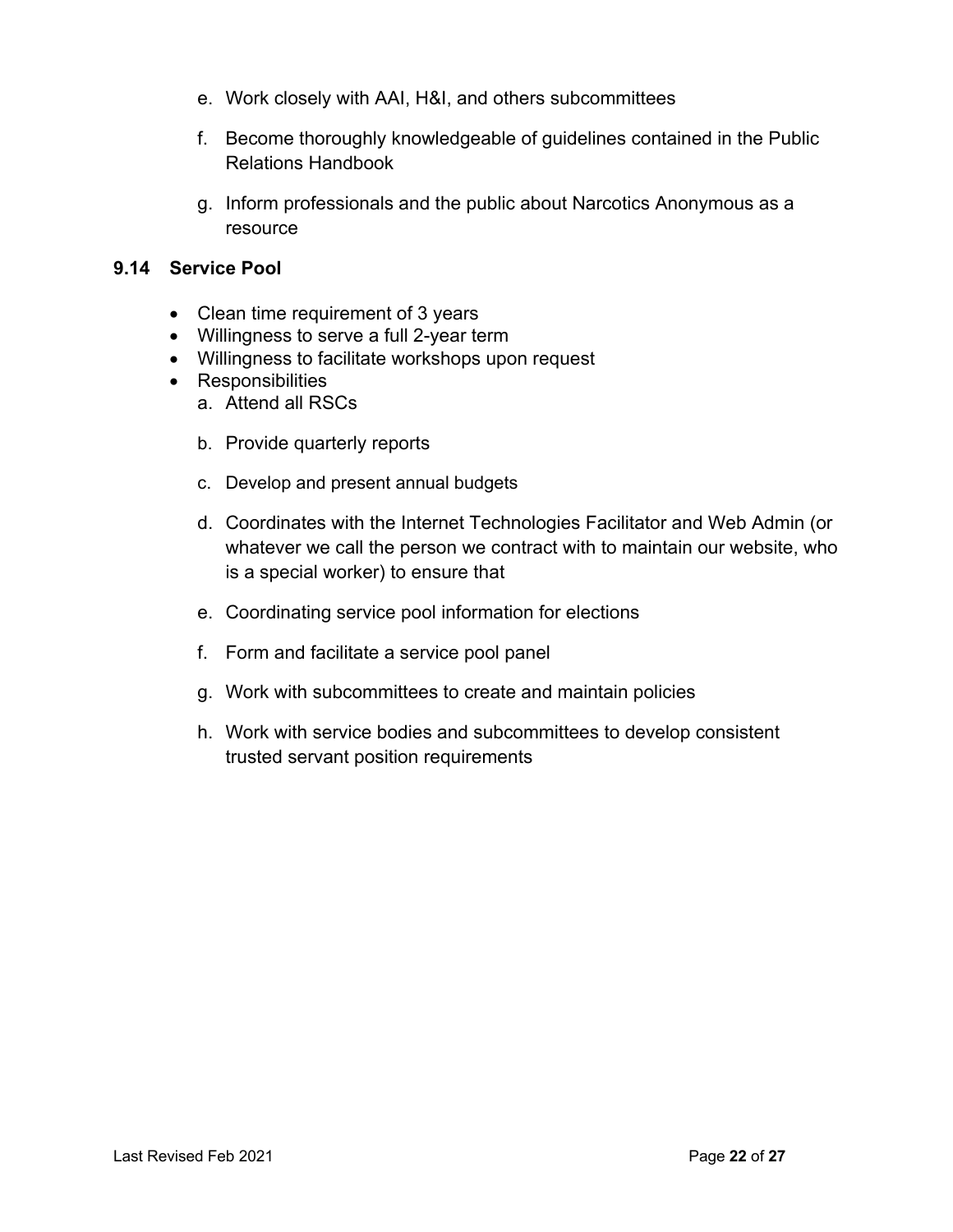### **10. APPENDIX B – SUBCOMMITTEE GUIDELINES**

### **10.1 Literature Review Subcommittee Policy**

Purpose: To carry the message of recovery from addiction in NA through the written word

The Facilitator shall be elected by the RSC The Facilitator or a representative shall attend all RSC meetings A report shall be given at all RSC meetings Any subcommittee position, office, or branch (excluding the Facilitator) that needs to be appointed or elected, should be done within the subcommittee Function of the Committee

- a. Facilitate the gathering of input for potential literature projects.
- b. Coordinate the distribution of Review and Input literature and Approval Form
- c. Formulate criteria and procedures for the evaluation of Review and Input literature and Approval Form literature
- d. Conduct and support Literature Review workshops at the Area and Regional levels within the Tejas Bluebonnet Region in order to review and gather input for all phases of Review and Input literature and Approval Form literature
- e. Formulate recommendations on Review and Input and Approval Form literature from Areas within the Tejas Bluebonnet Region and forward that input to the project workgroup
- f. Seek input from members, Groups and Areas, compile the material and forward it to the World Service level

Membership shall be composed of the Regional Literature Review Facilitator, Co-Facilitator, Secretary and Chairpersons from all Area Literature Review Subcommittees within the Tejas Bluebonnet Region. Any Member of the fellowship who wishes to carry the message of recovery from addiction that is found in NA through NA literature. This committee shall not make any motion or take any action that conflicts with the Spiritual Principles of the 12 Steps, 12 Traditions and 12 Concepts.

### **10.2 Convention Advisory Committee (CAC) Structure**

- The committee consists of five (5) elected members chosen by the region plus the future and past TBRCNA facilitators for a total of seven (7).
- Each elected member serves a five (5) year term.
- The elected member in their fifth (5th) year will automatically become the facilitator of the CAC, and will rotate out at the end of their term.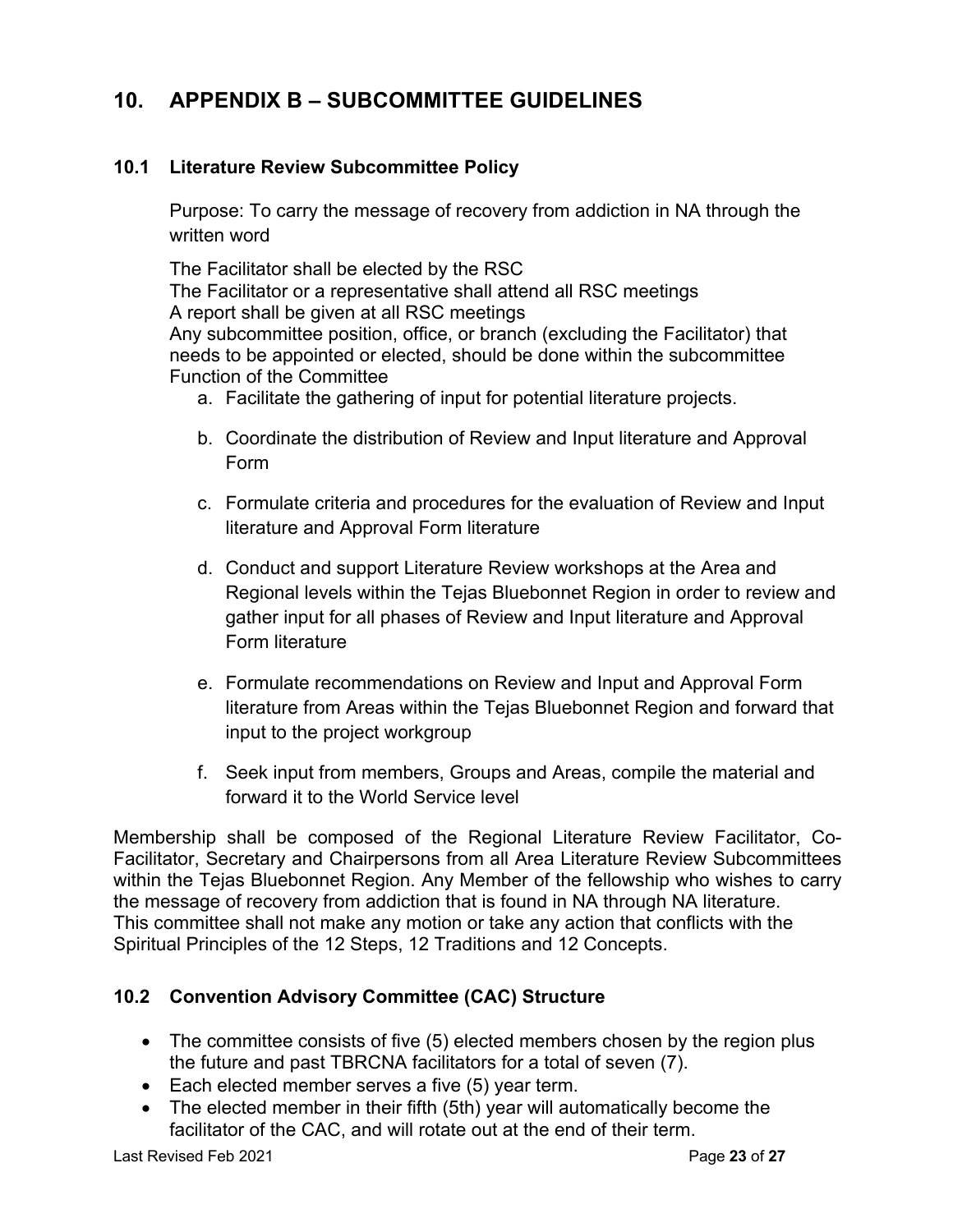- One (1) new elected member will be chose n at the August RSC.
- Suggested clean time requirement of seven (7) years. CAC quarterly budget is \$100.00.

### **10.3 Tejas Bluebonnet Regional Convention of Narcotics Anonymous (TBRCNA)**

Facilitator is to be elected by the RSC during the August meeting, TBRCNA Co-facilitator & Treasurer will be elected at The November RSC. TBRCNA Facilitator position ends at the closing of the RSC of their last report.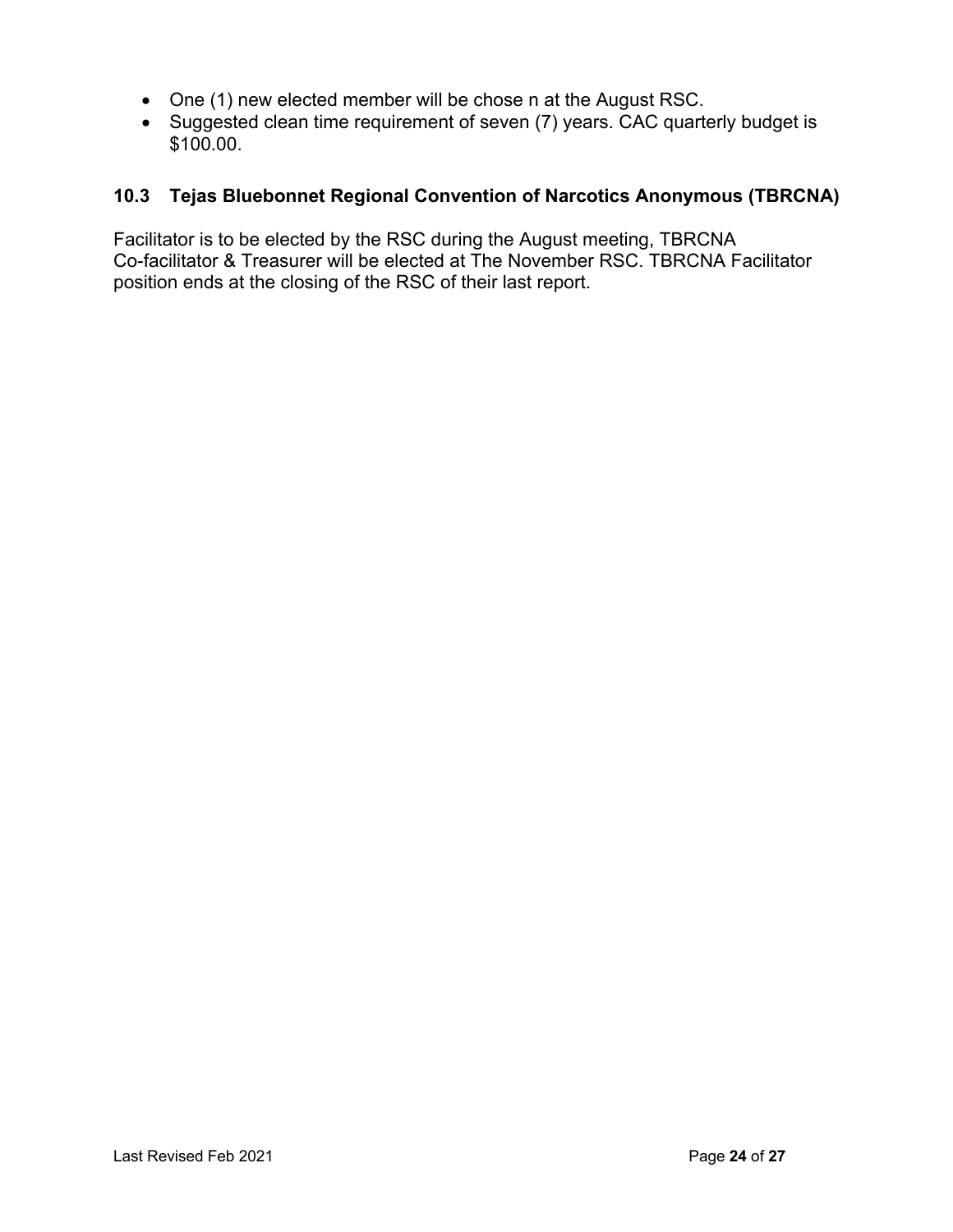### **11. APPENDIX C – AUDIT GUIDELINES**

Adapted from Washington Northern Idaho RSC Audit Procedures.

"NA funds are to be used to further our primary purpose, and must be managed responsibly."  $-11<sup>th</sup>$  Concept of NA Service.

### **11.1 11th Concept of NA Service.**

Experience has shown that regular and accurate financial audits are essential to managing NA funds responsibly. In the Texas Bluebonnet Region of NA, we have established the following audit procedures for our Regional Service Committee (RSC), Conventions & Events Subcommittee (C&E) and Convention Host Committees.

### **11.2 Section 1: Audit Frequency.**

All RSC, Subcommittee and Host Committee financial audits are scheduled, coordinated and facilitated by the RSC Auditor. Typically, audits are held before, during breaks, or after RSC meetings and at annual recovery conventions.

The Audit is held at TBRCNA and RSC committee audits are often may held when the RSC subcommittee meetings are happening during the RSC meeting break. However, the final decision of where and when to schedule audits is always made by the RSC Auditor. Although this list represents the minimum number of scheduled audits, the RSC Administrative Committee, C&E Administrative Committee and Host Committee Administrative Committees shall promptly participate and cooperate with any additional audits requested by the RSC Auditor.

- RSC Committee Audit Schedule: two audits annually in January and July, typically during RSC weekend.
- TBRCNA Host Committee Audits: three per event. The first audit is in July before the event, the second audit is in January before the event and the final audit is in July, after the event. All audits are typically held during RSC weekend.

### **11.3 Section 2 Audit Participants**

Although attendance at audits is open to all interested NA members, participation is limited to the following trusted servants unless other members are requested to participate:

• RSC Committee Audit: RSC Facilitator, RSC Treasurer Trainee, Two Regional Committee Members selected by RSC Treasurer (attending to answer questions but not to participate in audit tasks).

### **11.4 Section 3 Audit Procedures**

Treasurers must keep in mind that they are responsible for all monies taken in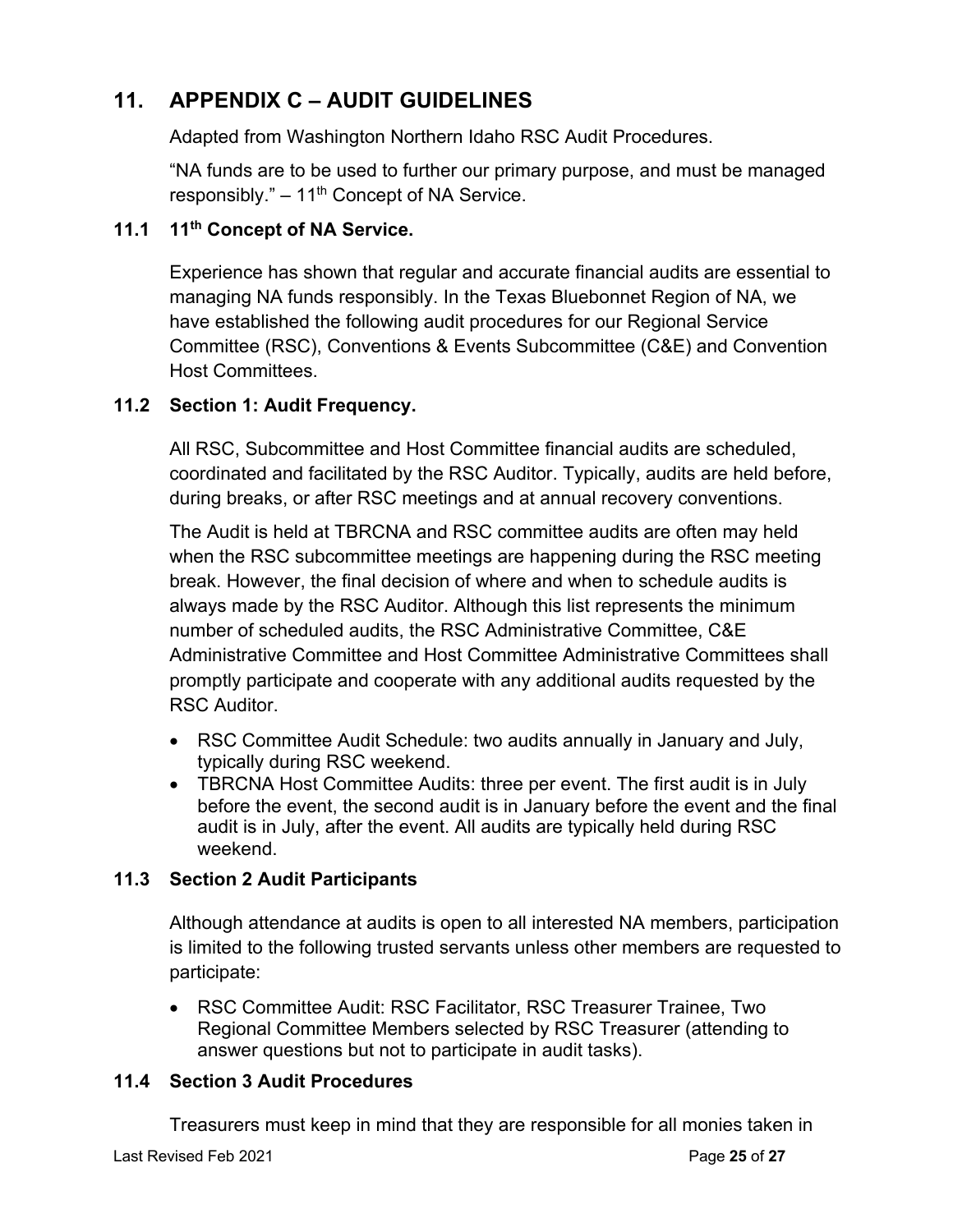and disbursed. It is their responsibility to have sufficient backup for each transaction as described in the audit procedures below.

- 1. The Treasurer for the account being audited shall provide the following:
	- a. Treasury Ledger (that is reconciled and in the Quicken format);
	- b. Checkbook;
	- c. Reconciled bank statements;
	- d. RSC, subcommittee or host committee meeting minutes;
	- e. Written reimbursement/funding requests with money motions;
	- f. Copies of all signed contracts for which payments have been made;
	- g. Receipt book;
	- h. Deposit receipts.
- 2. The RSC Auditor shall provide Bank statements with printed check images.
- 3. Voided checks shall not be destroyed and must be present.
- 4. All budget requests/ money motions (with back---up) should be filed in the chronological order of the ledger.
- 5. Bank statements should be in order, or be in chronological order with all information such as receipts for checks written, and receipts for all deposits made.
- 6. Meeting minutes must include all budget requests.
- 7. All budget requests, deposits, or any transactions must have back up. Backup is defined as receipts for purchases and receipts for monies received.
- 8. All budget requests and/or money motions must have a receipt to accompany the request.
- 9. All deposits must have receipts from the recipient of the monies turned in.
- 10.All audits are performed in sequential order and are derived from the bank statements, line by line, and all money transfers are verified sent and received by the other account bank statement.
- 11.Every check written is matched up with the budget request with receipts or monthly bills.
- 12.Every deposit must be supported with a receipt from every donation or monies turned in.
- 13.The Quicken checkbook register is used to organize the bank statement and match it up with all budget requests and deposits.
- 14.Usually the RSC Auditor will take notes of all procedural errors and anomalies. Experience has shown that it works well for one person to review the Ledger/checkbook, another to verify the bank statements, another to verify the budget requests with receipts, another to verify receipts for deposits